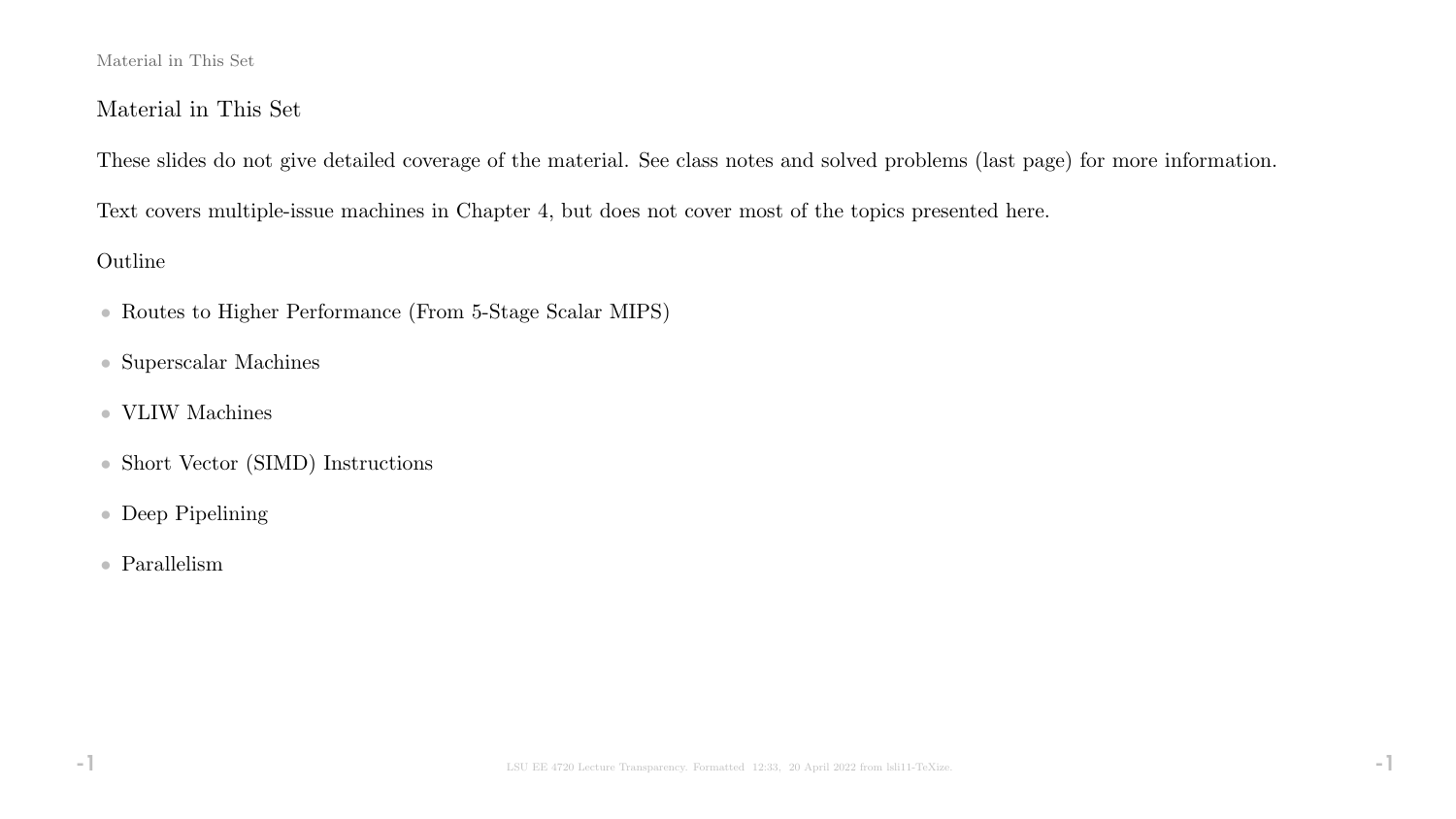Sample Problems  $\gg$  Easy

## Sample Problems

Problems and solutions on <https://www.ece.lsu.edu/ee4720/prev.html>.

## Easy

2018 fep1: 2-way. (a) Show PED for code only using mem insn. (b) Branch

2017 fep2: Show peds. One straight-line, one with loop. Show CPI of given.

2015 fep2: (c) PED of code with a branch.

2012 fep3: (b) Execution on 4-way SS w/o pred. (c) With perfect pred.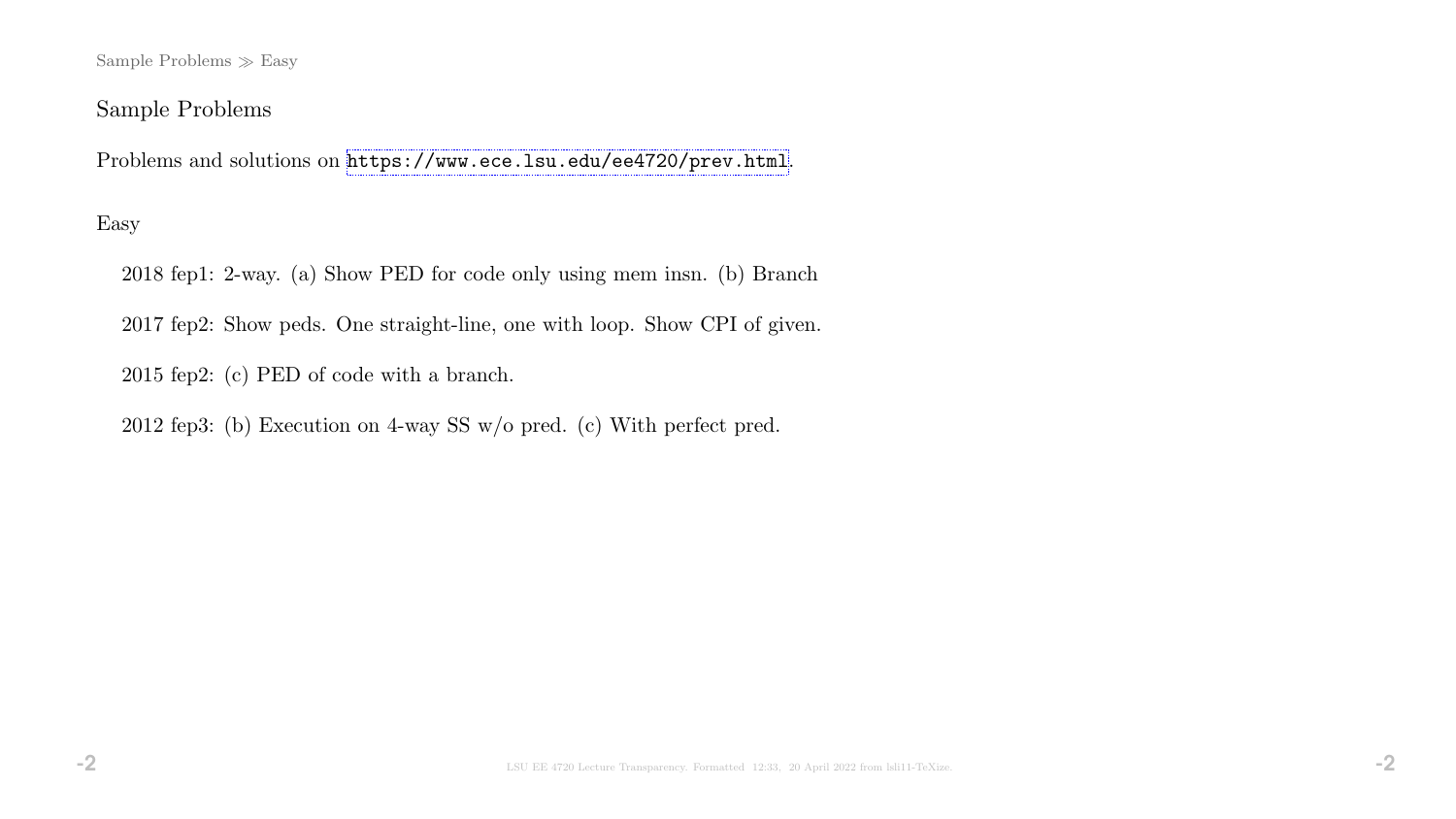Sample Problems  $\gg$  Medium Difficulty

### Medium Difficulty

2019 fep1: 2-way: Bypass and datapath. Register substitution.

2018 fep1: 2-way. (c) Hardware for branch in slot 1.

2013 fep2: 2-way: (a) Control logic for stall. (b) Special case bypass.

2016 fep1: 2-way: datapath for shared store. Stall logic. Shared load.

2015 fep1: Fused add.

2014 fep2: (a) Logic for dependence within stage. (b) add/sw group.

2014 mtp6: (a) 2-way superscalar v. 10-stage impl.

2013 fep2: (a) Logic for dependence within stage. (b) add/lw group.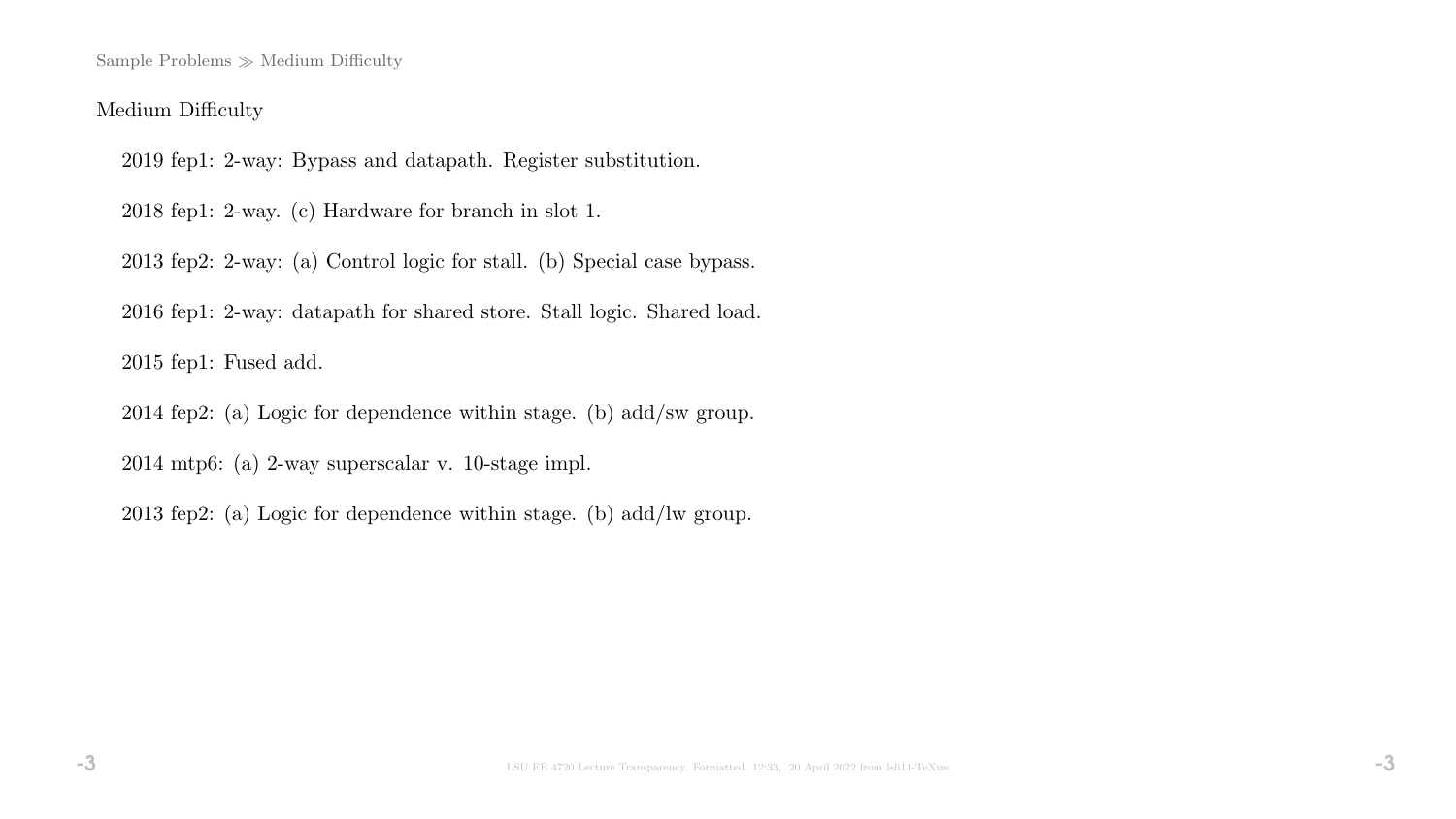## Routes to Higher Performance

We Are Here

The elegant and efficient five-stage RISC implementation.

We have the fastest device technology available (assume).

We have the most talented digital logic designers (assume).

What if our five-stage implementation ... . . . is still not fast enough?

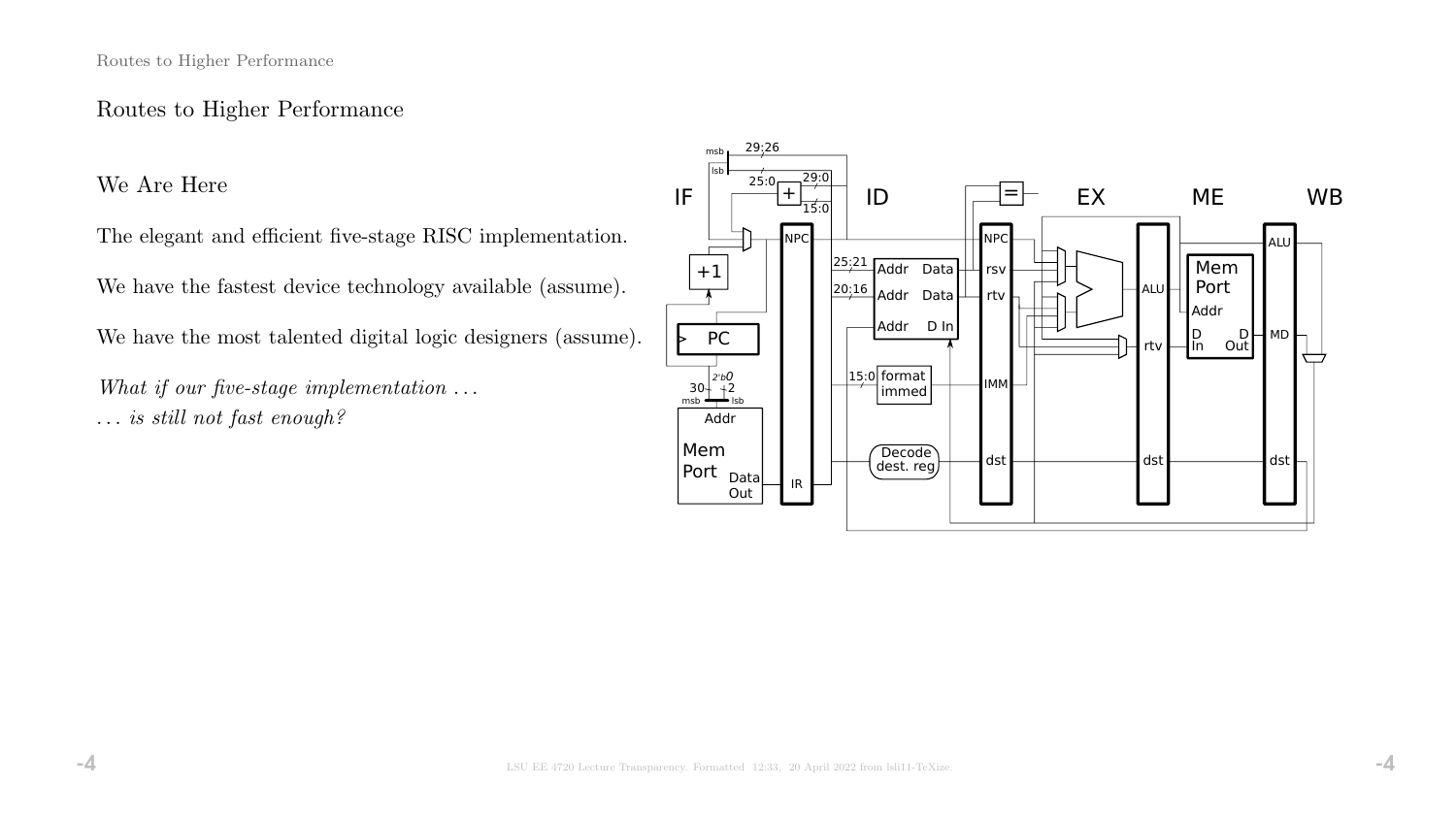Routes to Higher Performance

#### Faster Implementations — Higher Peak Performance

Deeply Pipelined Implementations: More stages ∴ higher  $\phi$ .

Multiple Issue, Superscalar Implementations: Handle > 1 insn per cycle.

Short Vector (SIMD) Instructions

Smarter Implementations — Higher Typical Performance

Dynamic Scheduling

Branch Prediction

Parallel Implementations — As much performance as you can afford\*!

Multi-Core Chips, Multiprocessors

Computing Clusters

Distributed Systems

\* Parallelization costs may apply. Results not guaranteed. Not all code is parallelizable, and not all parallelizable code is parallizable by all programmers. Code may run slower, may be more difficult to debug, and harbor more latent bugs. Parallelization can be frustrating. Not responsible for broken keyboards, monitors, etc.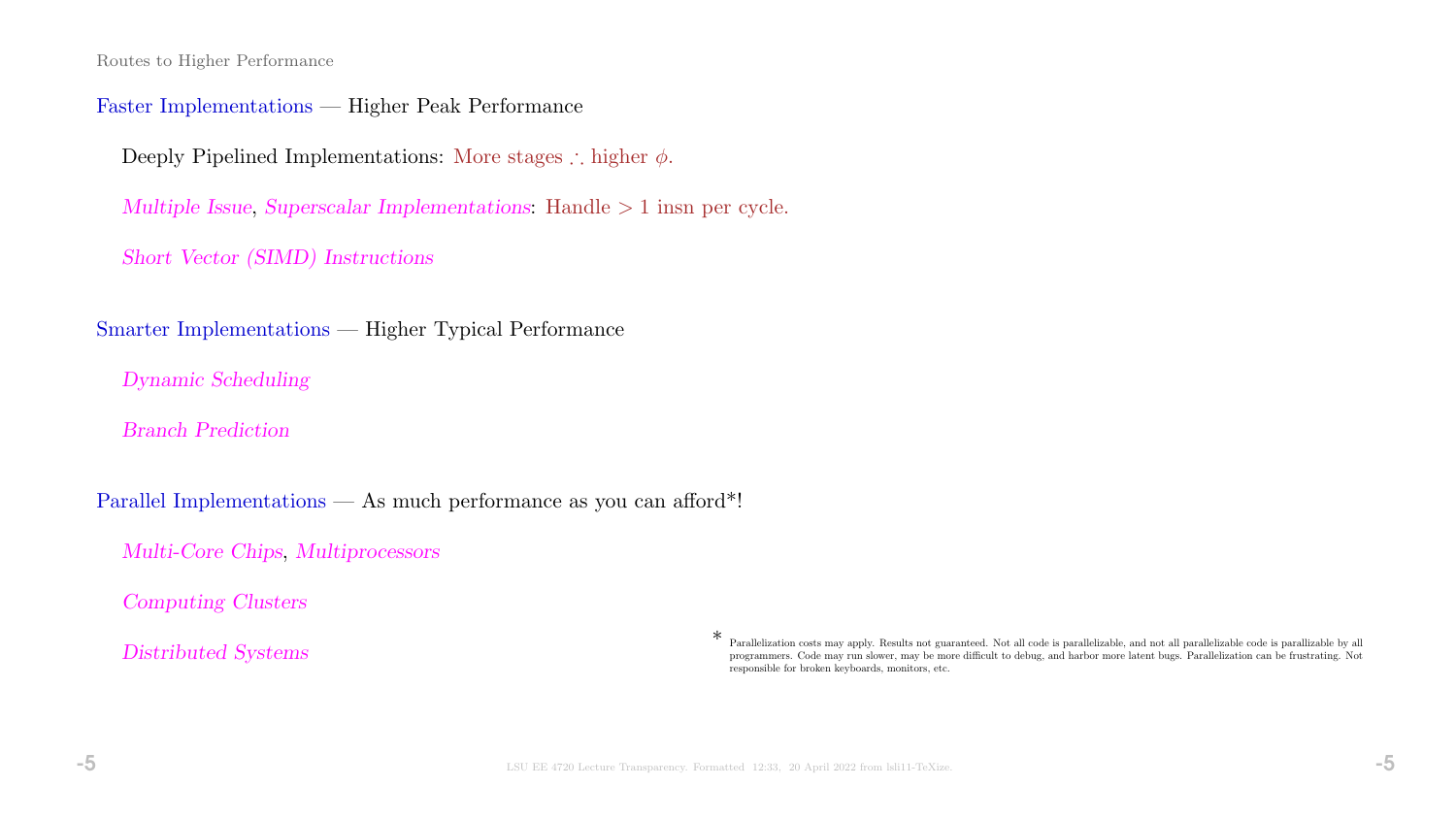#### Multiple Issue  $\gg$  Definition

### Multiple Issue

### Multiple-Issue Machine:

A processor that can sustain fetch and execution of more than one instruction per cycle.

### n-Way Superscalar Processor:

A multiple issue machine that can sustain execution of n instructions per cycle.

### Scalar (Single-Issue) Processor:

A processor that can sustain execution of at most one instruction per cycle. A neologism for the five-stage MIPS implementation we have been working with.

### Sustain Execution of n IPC:

Achieve a throughput (IPC) of  $n$  for some code fragment ...

- ... written by a friendly programmer ...
- . . . to avoid cache misses and otherwise avoid stalls.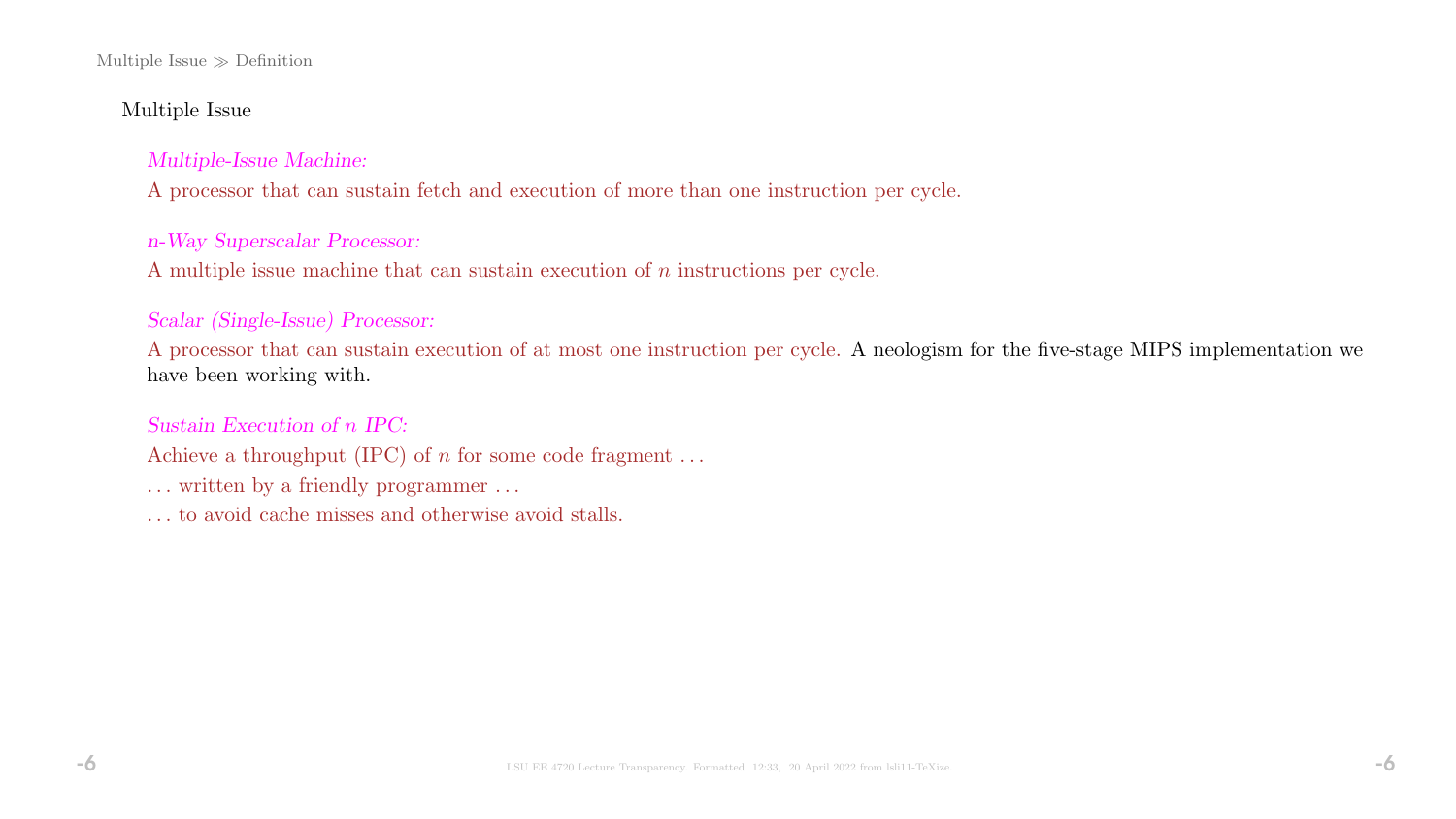Multiple Issue  $\gg$  Types of Multiple Issue Machines

### Types of Multiple Issue Machines

Superscalar Processor:

A multiple-issue machine that implements a conventional ISA (such as MIPS and Intel 64).

Code need not be recompiled.

General-purpose processors were superscalar starting in early 1990's.

### VLIW Processor:

A multiple-issue machine that implements a VLIW ISA . . .

. . . in which simultaneous execution considered. (More later.)

Since VLIW ISAs are novel, code must be re-compiled.

Idea developed in early 1980's, ...

... so far used in special-purpose and stillborn commercial machines, ...

. . . and was used in Intel's doomed next-generation processor, Itanium.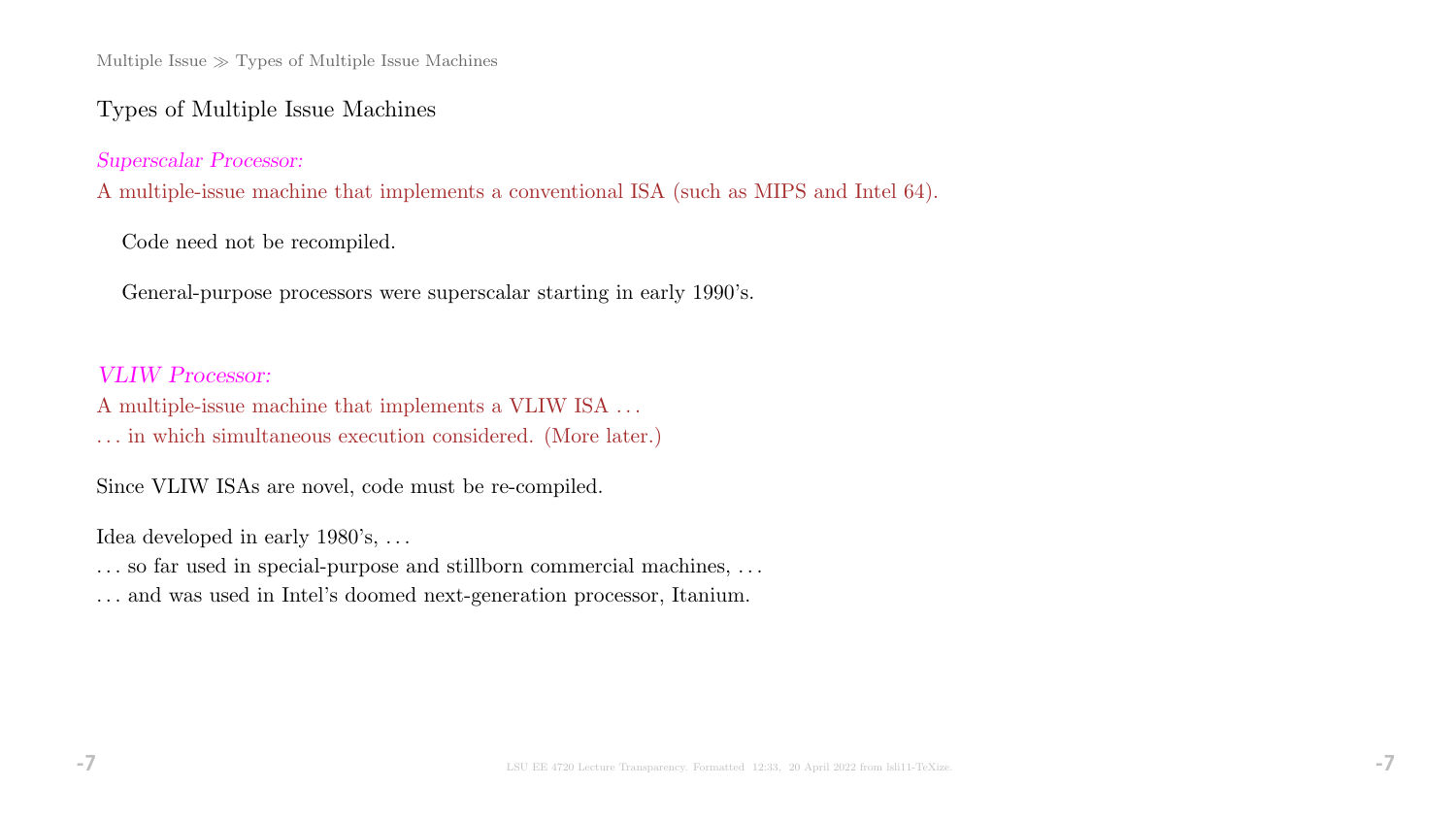Superscalar Machines  $\gg$  Relationship to Scalar Implementations

## Superscalar Machines

n-Way Superscalar Machine Construction

Start with a scalar, a.k.a. single-issue, machine.

Duplicate hardware so that most parts can handle  $n$  instructions per cycle.

Don't forget about control and data hazards.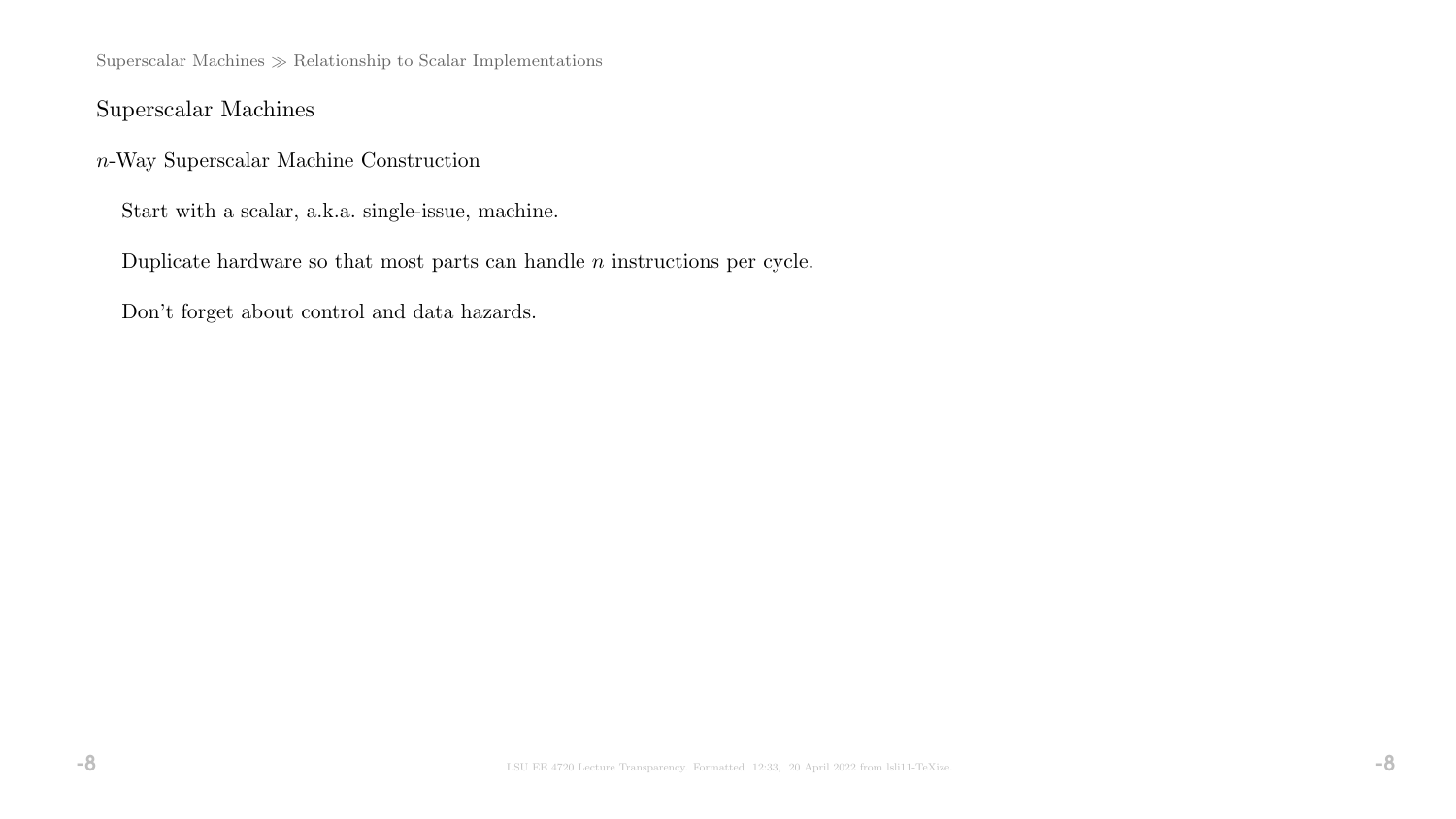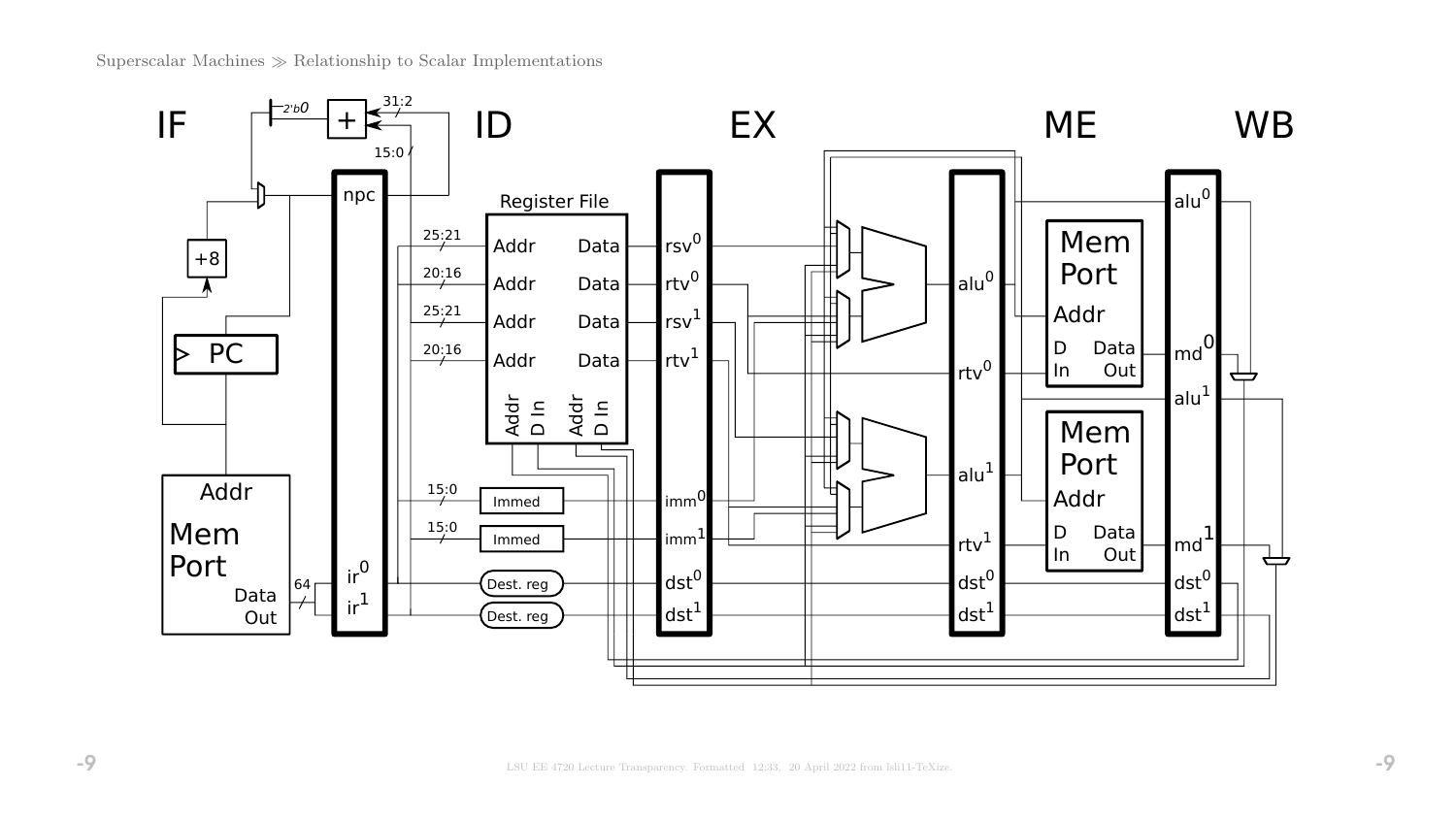# Stage-Related Terminology

Each stage has *n* slots, numbered  $0, 1, \ldots$ 

Each slot holds one instruction.

Superscript on stage label indicates slot number.

Superscripts often omitted for brevity.

Execution of simple code on 2-way SS MIPS:

|   | $0x1000:$ # Cycle 0 1 2 3 4 5                             |  |                                                               |  |  |
|---|-----------------------------------------------------------|--|---------------------------------------------------------------|--|--|
|   | add $R1$ , $r2$ , $r3$ $IF^0$ $ID^0$ $EX^0$ $ME^0$ $WB^0$ |  |                                                               |  |  |
|   | sub r4, r5, r6 $IF^1$ $ID^1$ $EX^1$ $ME^1$ $WB^1$         |  |                                                               |  |  |
|   | or R7, R1, r8                                             |  | $TF^0$ TD <sup>0</sup> $FX^0$ MF <sub>0</sub> MB <sub>0</sub> |  |  |
|   | and r9, R7, r10                                           |  | $TF^1$ $TD^1$ ---> $FX^1$ $MF^1$ $WR^1$                       |  |  |
| # | <b>Example 1</b> Cycle 0                                  |  | 1 2 3 4 5                                                     |  |  |

Note that the stall in cycle 2 would not occur on a scalar MIPS.

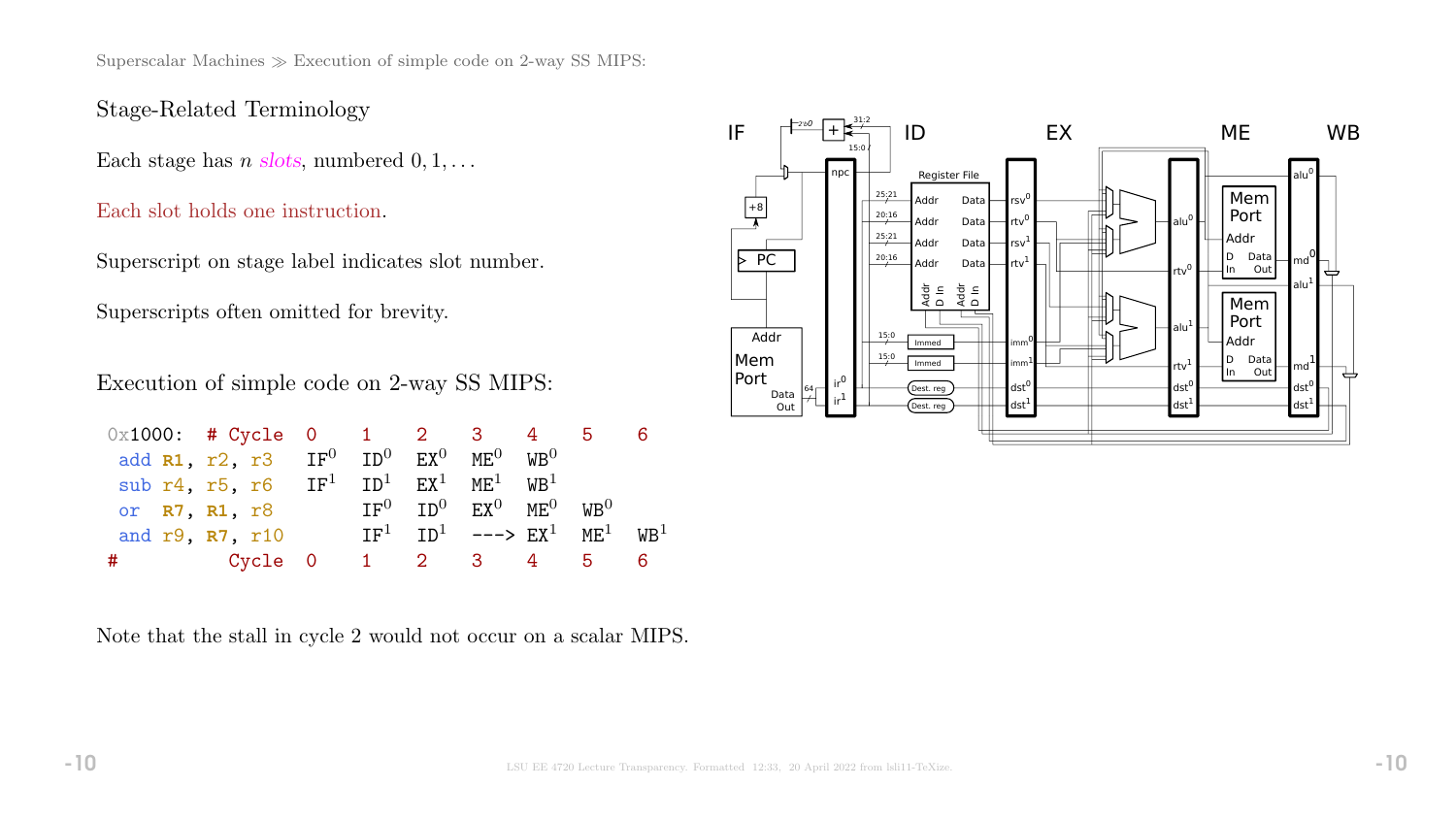Superscalar Machines  $\gg$  Stalls in Superscalar Implementations

## Stalls in Superscalar Implementations

As before, stall for true data dependencies...  $\dots$  but now there are more of them.

Stall for structural hazards. (See examples further ahead.)

Stall to keep instructions in program order.

Program-order stalls make control logic much simpler.

See example on next slide.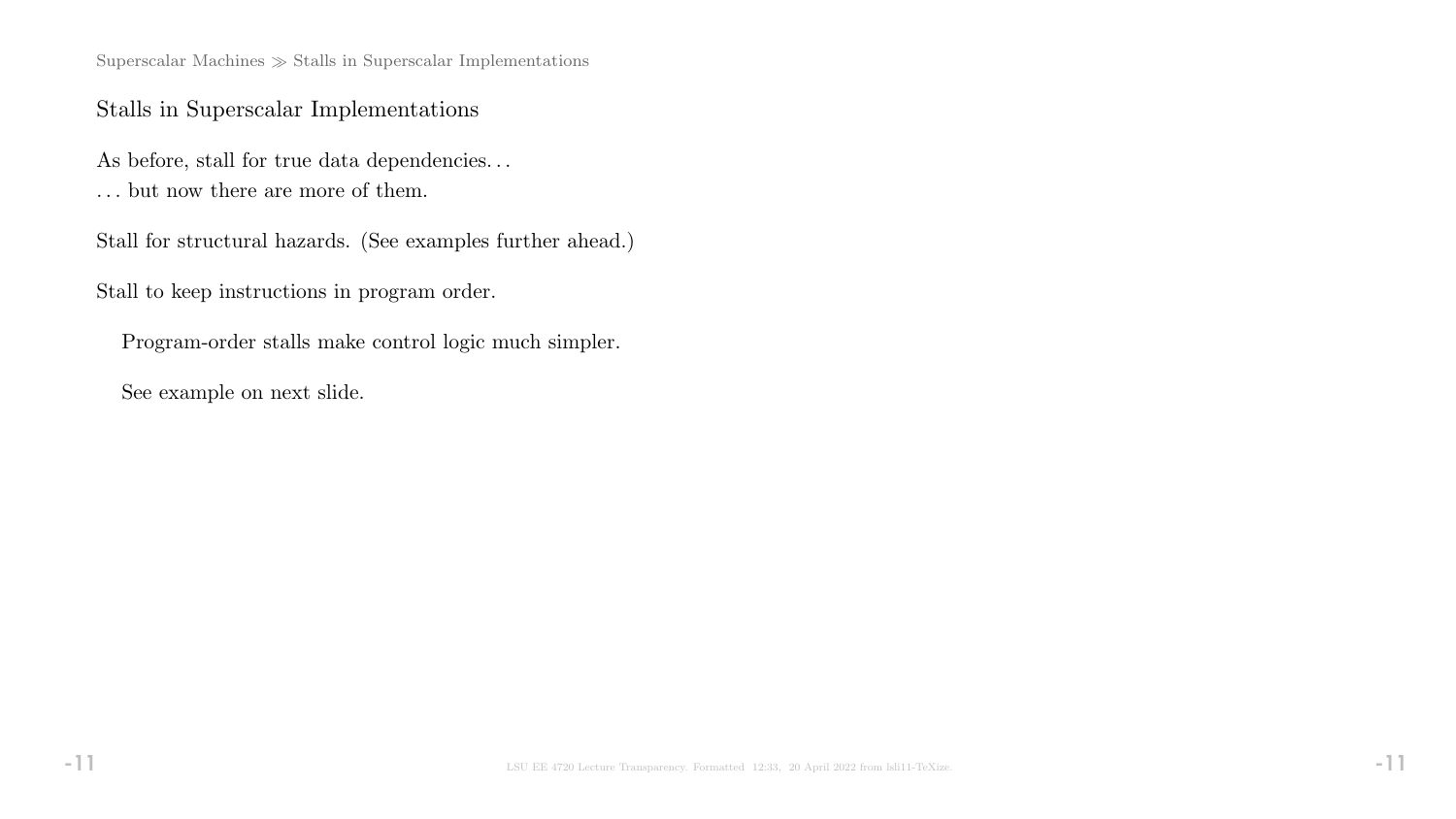Superscalar Machines  $\gg$  Stalls in Superscalar Implementations  $\gg$  Example: stall to maintain program order

Example of stalling to keep instructions in program order.

In the example below xor is stalled to keep instructions in order.

| $0 \times 1000$ : # Cycle 0 1 2 3 4 5 |                                                                                    |  |                                         |  |  |
|---------------------------------------|------------------------------------------------------------------------------------|--|-----------------------------------------|--|--|
|                                       | or $R7$ , r1, r8 $IF^0$ $ID^0$ $EX^0$ $ME^0$ $WB^0$                                |  |                                         |  |  |
|                                       | and r9, R7, r10 $IF^1$ ID <sup>1</sup> ---> $EX^1$ ME <sup>1</sup> WB <sup>1</sup> |  |                                         |  |  |
| xor r2, r3, r4                        |                                                                                    |  | $TF^0$ ---> $TD^0$ $FX^0$ $MF^0$ $WR^0$ |  |  |
| add r5, r6, r8                        |                                                                                    |  | $TF1$ ---> $TD1$ $FX1$ $MF1$ $WR1$      |  |  |

The and stalls due to a data dependence.

The add stalls because in cycle  $2$  ID<sup>1</sup> is occupied by and.

The xor stalls to keep the instructions in ID in program order:

In cycle 2:  $ID^0$  is empty and  $ID^1$  holds and.

In cycle 3:  $ID^0$  holds  $xor$  and  $ID^1$  holds add.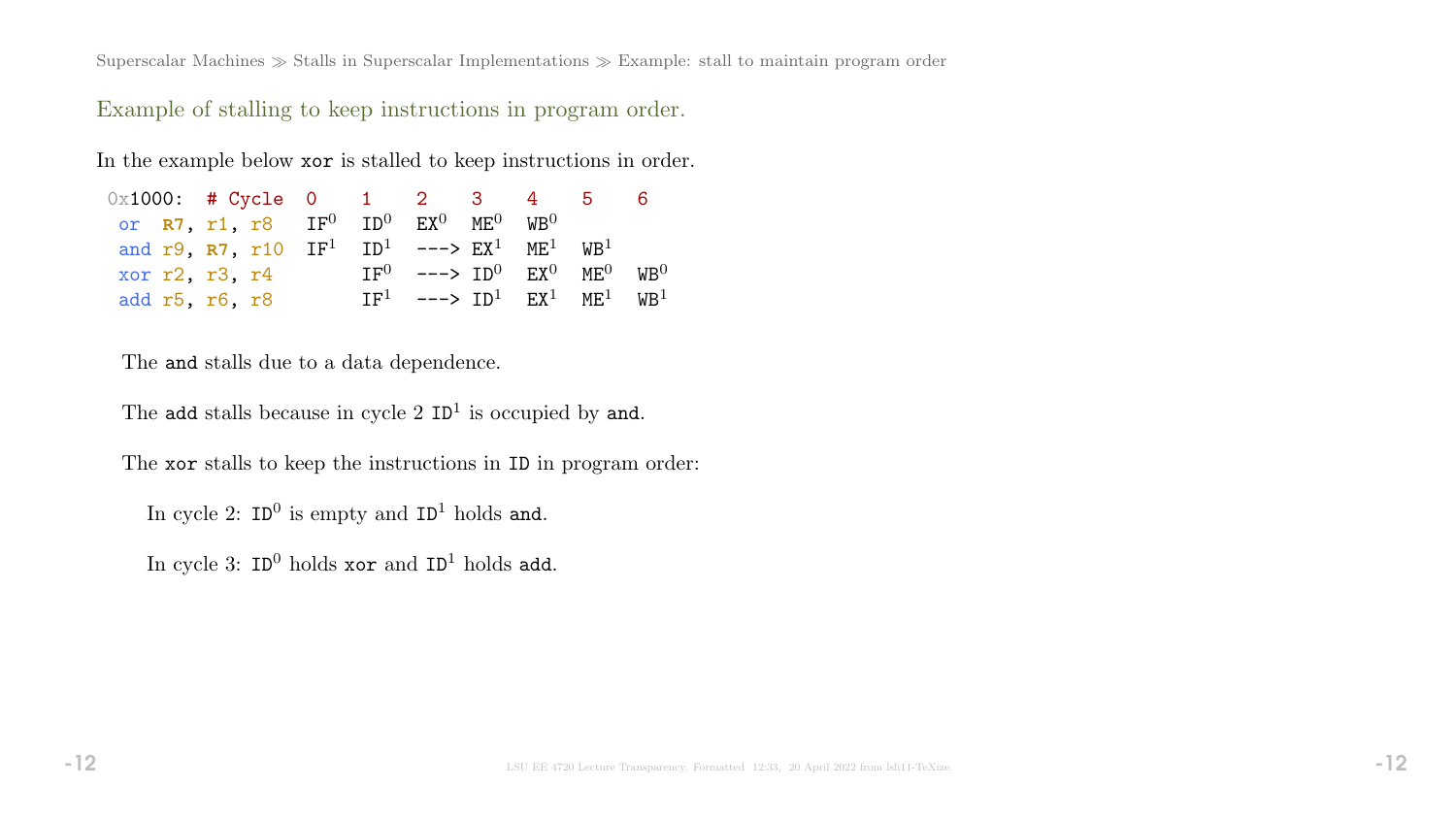Superscalar Machines  $\gg$  Comparison of scalar, 2-way- and 4-way-superscalar execution.

Comparison of scalar, 2-way- and 4-way-superscalar execution.

| $0x1000:$ # Cycle |                                        | $\overline{0}$  | $\mathbf 1$           | 2 <sup>7</sup>          | 3 <sup>1</sup>  | 4 <sup>1</sup>  | 5 <sup>5</sup>   | $6^{\circ}$      | $\overline{7}$ | -- Scalar      |
|-------------------|----------------------------------------|-----------------|-----------------------|-------------------------|-----------------|-----------------|------------------|------------------|----------------|----------------|
|                   | add R1, r2, r3 IF                      |                 | ID                    | EX                      | ME.             | WB              |                  |                  |                |                |
|                   | sub $r4, r5, r6$                       |                 | IF                    | ID                      | EX              | ME              | WB               |                  |                |                |
|                   | or R7, R1, r8                          |                 |                       | IF                      | ID              | EX              | МE               | WB               |                |                |
|                   | and r9, R7, r10                        |                 |                       |                         | IF              | ID              | EX               | ME               | WB             |                |
| $0x1000:$ # Cycle |                                        | $\overline{O}$  | $1 \quad$             | $2 \quad 3$             |                 |                 |                  | 4 5 6 7          |                | $-- 2-way$     |
|                   | add R1, r2, r3                         | $\mathtt{IF}^0$ | $\mathtt{ID}^0$       | $EX^0$                  | $ME^{0}$        | $\mathtt{WB}^0$ |                  |                  |                |                |
|                   | sub $r4$ , $r5$ , $r6$ IF <sup>1</sup> |                 | ID <sup>1</sup>       | $EX^1$                  | $\mathtt{ME}^1$ | $W\text{B}^1$   |                  |                  |                |                |
|                   | or <b>R7, R1,</b> r8                   |                 | $\mathtt{IF}^0$       | $\mathtt{ID}^0$         | $\mathsf{EX}^0$ | $ME^0$          | $W\text{B}^0$    |                  |                |                |
|                   | and r9, R7, r10                        |                 | $\operatorname{IF}^1$ | ${\tt ID}^1$            | $---> EX1$      |                 | $ME^{1}$         | $W\text{B}^1$    |                |                |
| $0x1000:$ # Cycle |                                        | $\overline{0}$  | $1 \quad$             | $2^{\circ}$             | 3 <sup>7</sup>  | $4\overline{ }$ |                  |                  |                | 5 6 7 -- 4-way |
| add R1, r2, r3    |                                        | $\mathtt{IF}^0$ | $\mathtt{ID}^0$       | $EX^0$                  | $ME^{0}$        | $W\text{B}^0$   |                  |                  |                |                |
| sub r4, r5, r6    |                                        | IF <sup>1</sup> | ID <sup>1</sup>       | $EX^1$                  | $\mathtt{ME}^1$ | $W\text{B}^1$   |                  |                  |                |                |
|                   | or R7, R1, r8                          | $\mathtt{IF}^2$ | ${\tt ID}^2$          | $---> EX2$              |                 | $\mathtt{ME}^2$ | W B <sup>2</sup> |                  |                |                |
|                   | and r9, R7, r10                        | IF <sup>3</sup> |                       | $ID^3$ --------> $EX^3$ |                 |                 | $ME^3$           | W B <sup>3</sup> |                |                |

For this example 4-way does not help.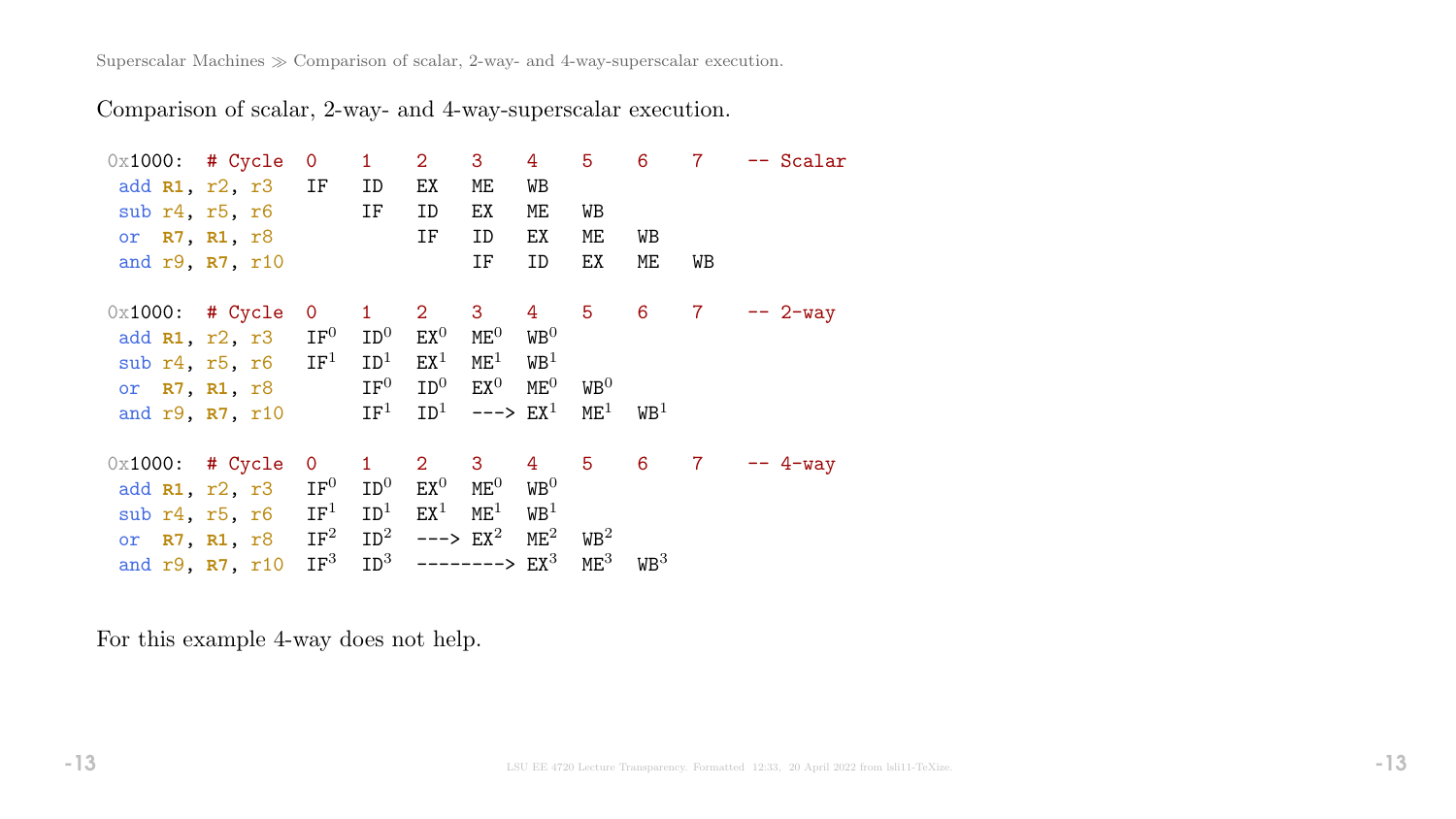Superscalar Machines  $\gg$  Superscalar Challenges

Superscalar Challenges

Register File

Scalar: 2 reads, 1 write per cycle.

n-way: 2n reads, n writes per cycle.

Dependency Checking and Bypass Paths For ALU Instructions

Scalar, about 4 comparisons per cycle.

n-way, about  $n(2(2n+n-1) = 6n^2 - 2n$  comparisons.

## Loads-Use Stalls

Scalar, only following instruction would have to stall (if dependent).

n-way, up to the next  $2n-1$  instructions would have to stall (if dependent).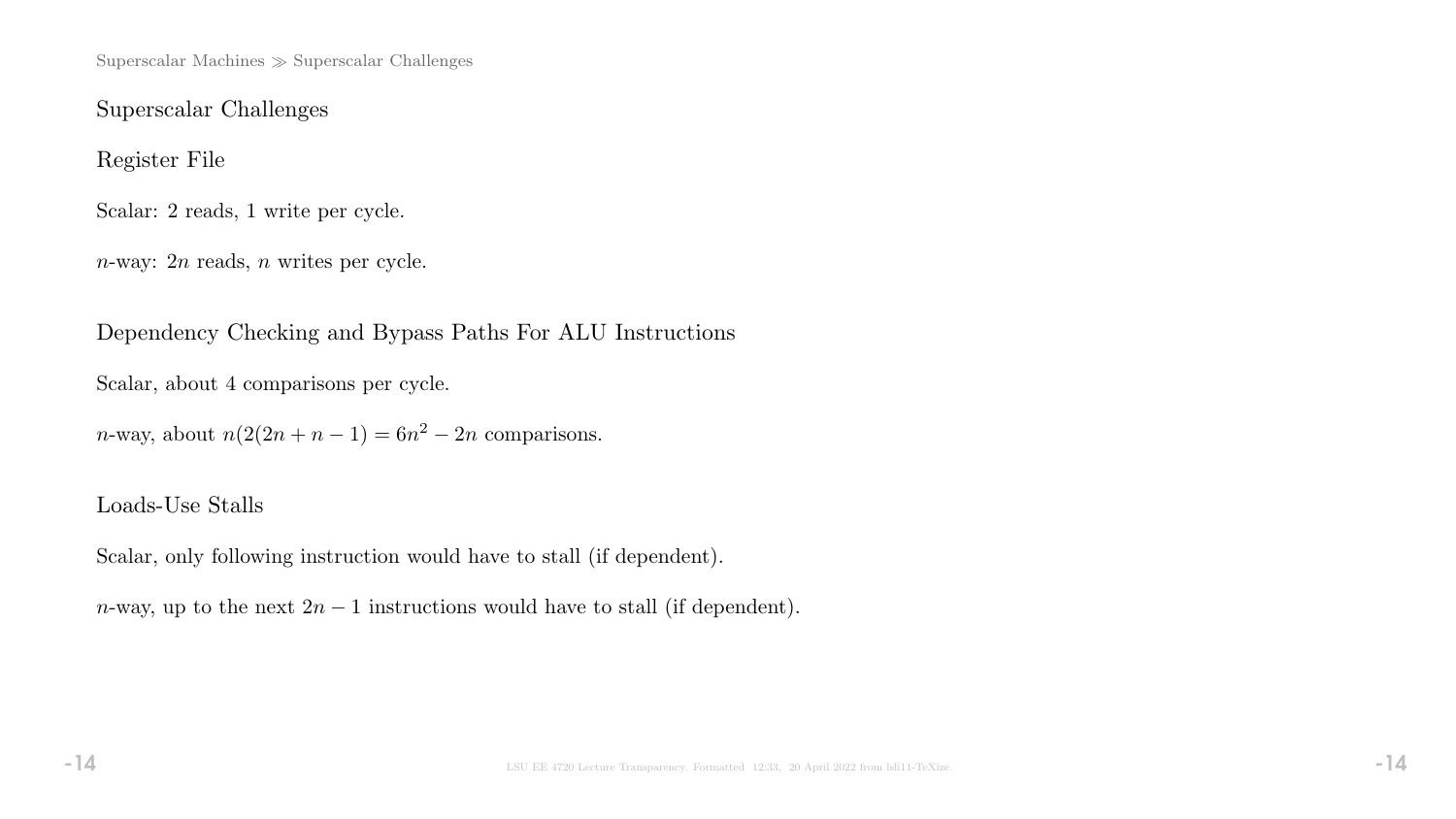Superscalar Machines  $\gg$  Superscalar Challenges

# Instruction Fetch

Memory system may be limited to aligned fetches . . .

- $\ldots$  for example, if branch target is  $0x1114 \ldots$
- ... instructions starting at  $0x1110$  may be fetched (and the first ignored) ...
- $\ldots$  wasting fetch bandwidth.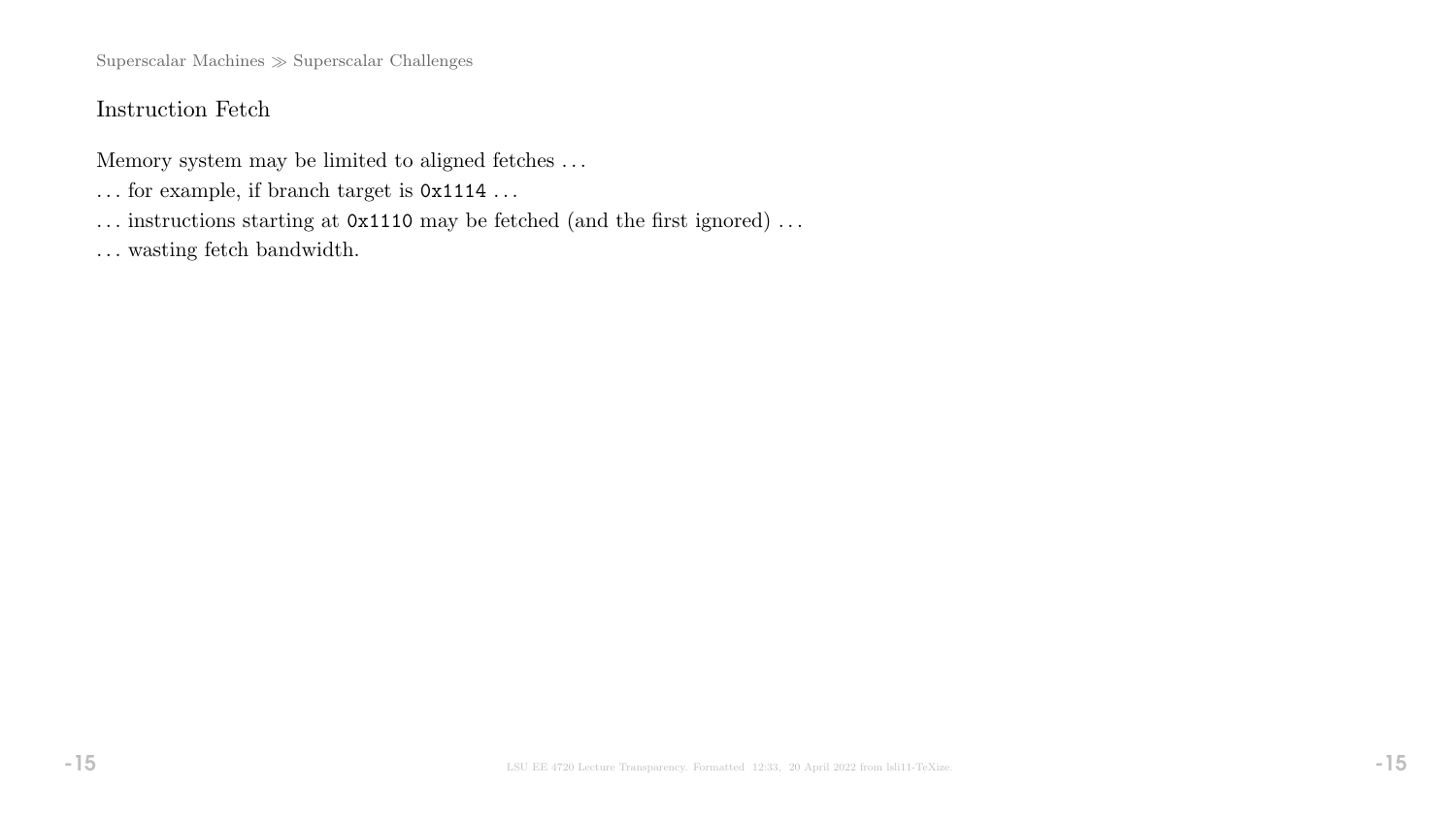Superscalar Machines  $\gg$  Typical Superscalar Processor Characteristics

### Typical Superscalar Processor Characteristics

Instruction Fetch

Instructions fetched in groups, which must be aligned in some systems.

Unneeded instructions ignored.

Instruction Decode (ID)

Entire group must leave ID before next group (even 1 insn) can enter.

### Execution

Not all hardware is duplicated  $\ldots$ 

 $\ldots$  and therefore some instruction pairs cause stalls.

For example, early processors could simultaneously start one floating-point and one integer instruction ... . . . but could not simultaneously start two integer instructions.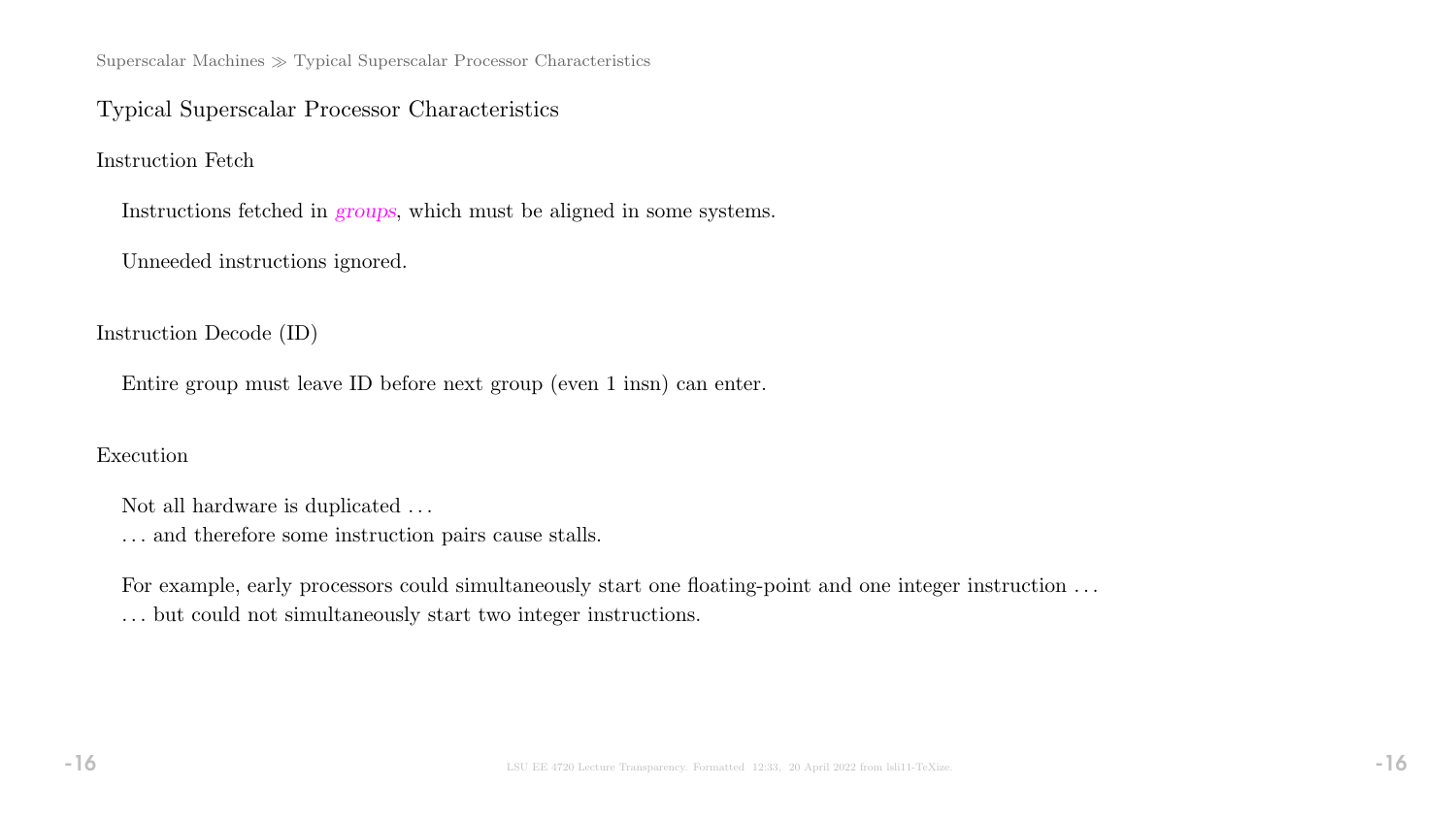Superscalar Machines Example: 2-Way Superscalar MIPS with One Memory Port

Example: 2-Way Superscalar MIPS with One Memory Port

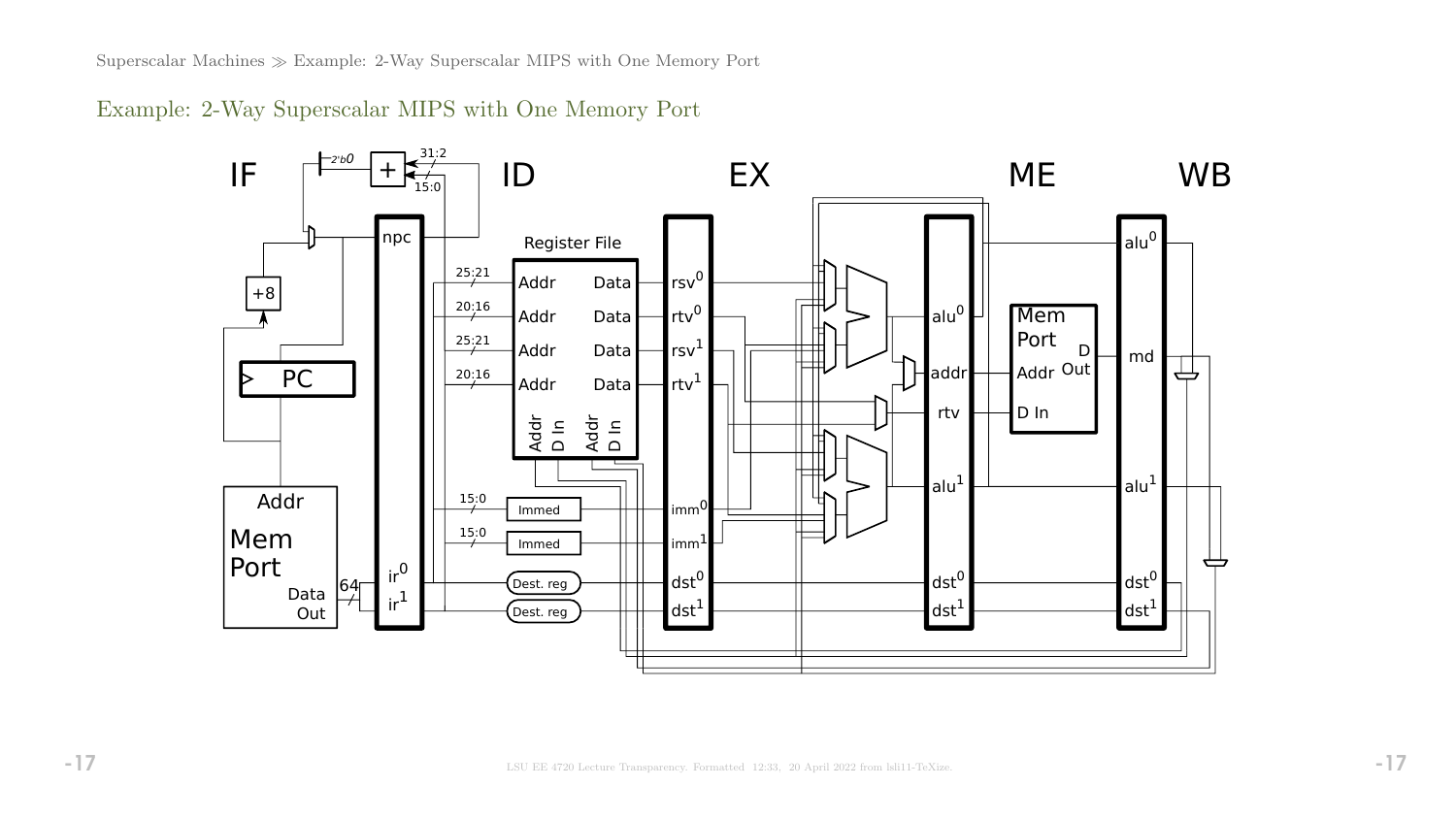#### VLIW

# VLIW

### Very-Long Instruction Word (VLIW):

An ISA or processor in which instructions are grouped into bundles which are designed to be executed as a unit.

Explicitly Parallel Instruction Computing: Intel's version of VLIW. Here, VLIW includes EPIC.

# Key VLIW Features

Instructions grouped in bundles.

Bundles carry dependency information.

Can only branch to beginning of a bundle.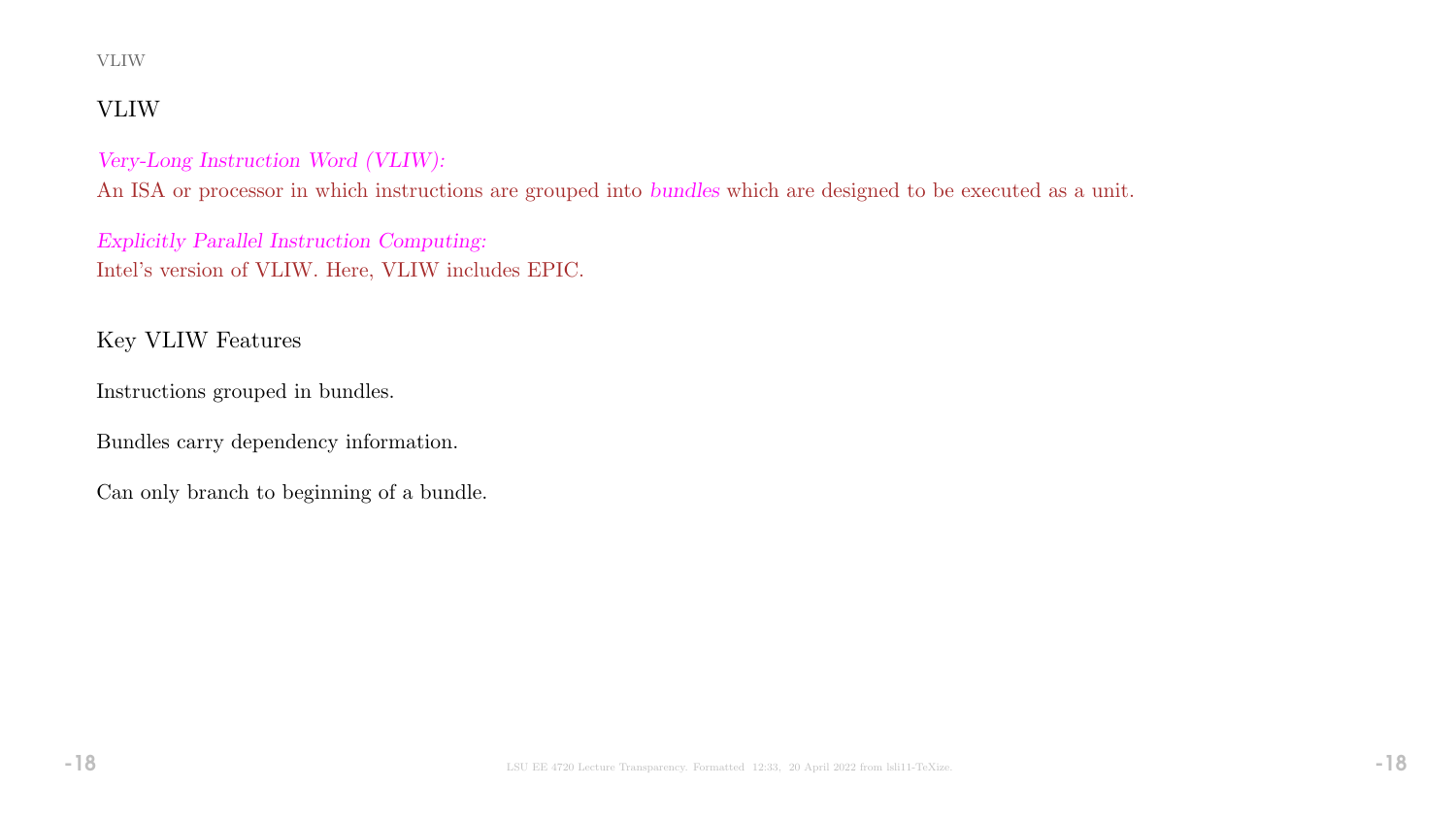$VLIW \gg Current$  Examples  $\gg$  Texas Instruments VelociTI

Current Examples

Texas Instruments VelociTI (Implemented in the C6000 Digital Signal Processor). Intended for signal processors, which are usually embedded in other devices . . . . . . and do not run general purpose code.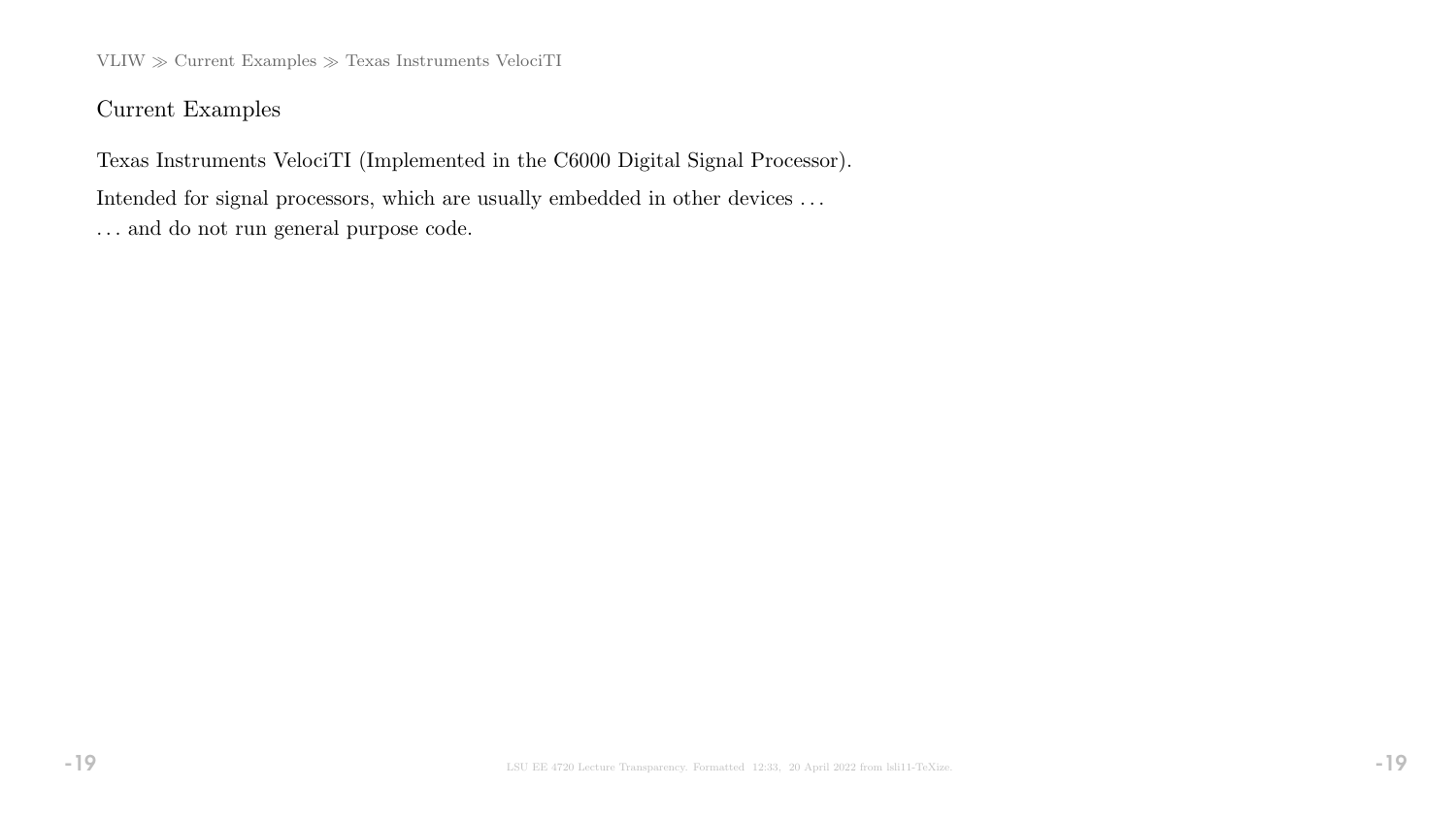VLIW  $\gg$  Current Examples  $\gg$  Intel Itanium

### Intel Itanium (née IA-64) ISA (Implemented by Itanium, Itanium 2).

Intended for general purpose use.

Never became popular, is now discontinued.

#### VLIW-Related Features

Instructions grouped into 128-bit bundles.

Each bundle includes three 41-bit instructions and five template bits.

Template bits specify dependency between instructions and the type of instruction in each slot.

#### Other Features

128 64-bit General [Purpose Integer] Registers

128 82-bit FP Registers

Many additional special-purpose registers.

Makes extensive use of predication.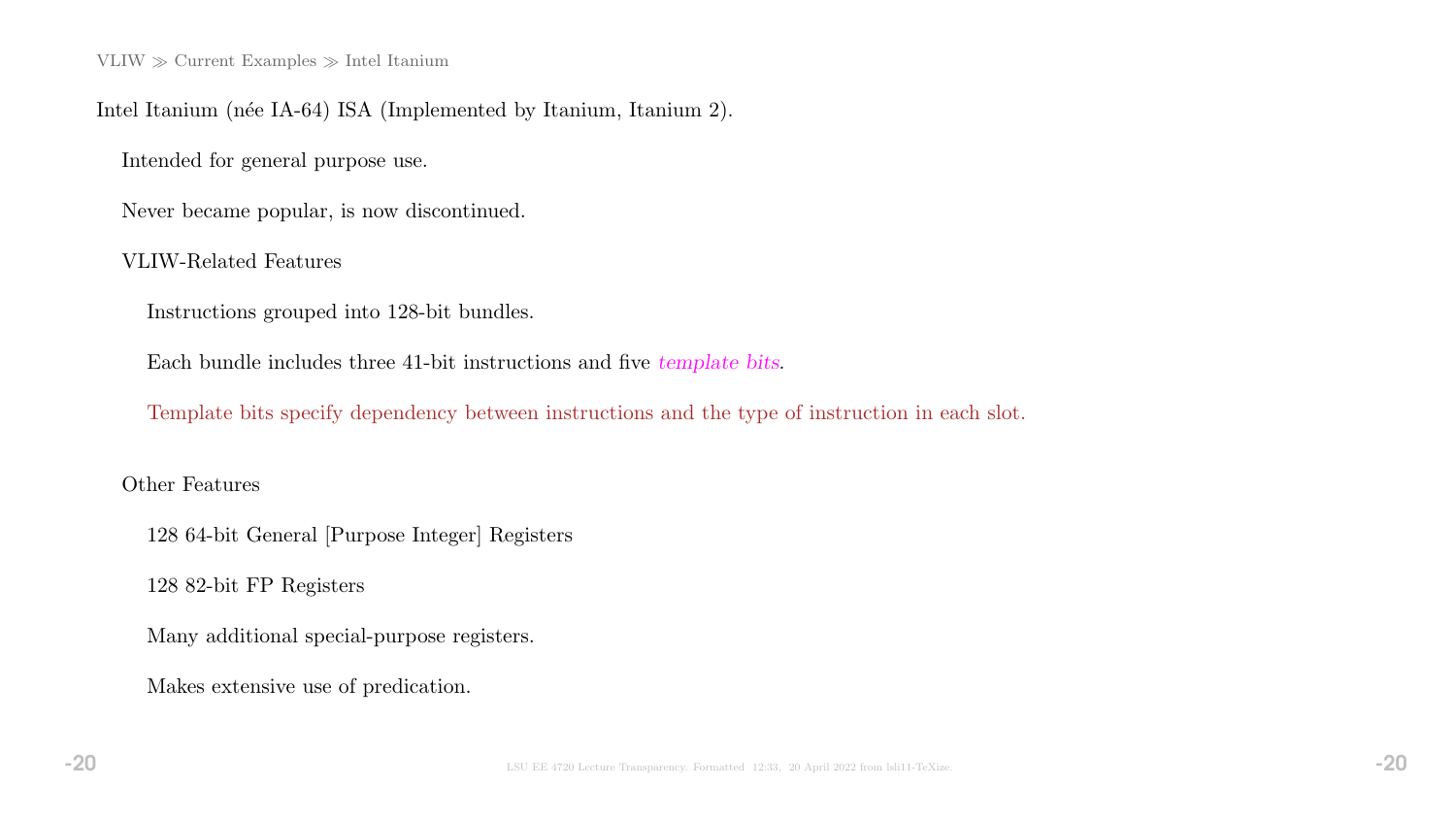VLIW  $\gg$  Current Examples  $\gg$  Cray Tera MTA

### Cray Tera MTA implemented by the Tera Computer Company.

(Tera bought by Cray.)

Intended for scientific computing.

VLIW-Related Features

Instructions grouped into 64-bit bundles.

Each bundle holds three instructions.

Restrictions: one load/store, one ALU, and one ALU or branch.

Bundle specifies number of following non-dependent bundles in a lookahead field.

Serial bit for specifying intra-bundle dependencies.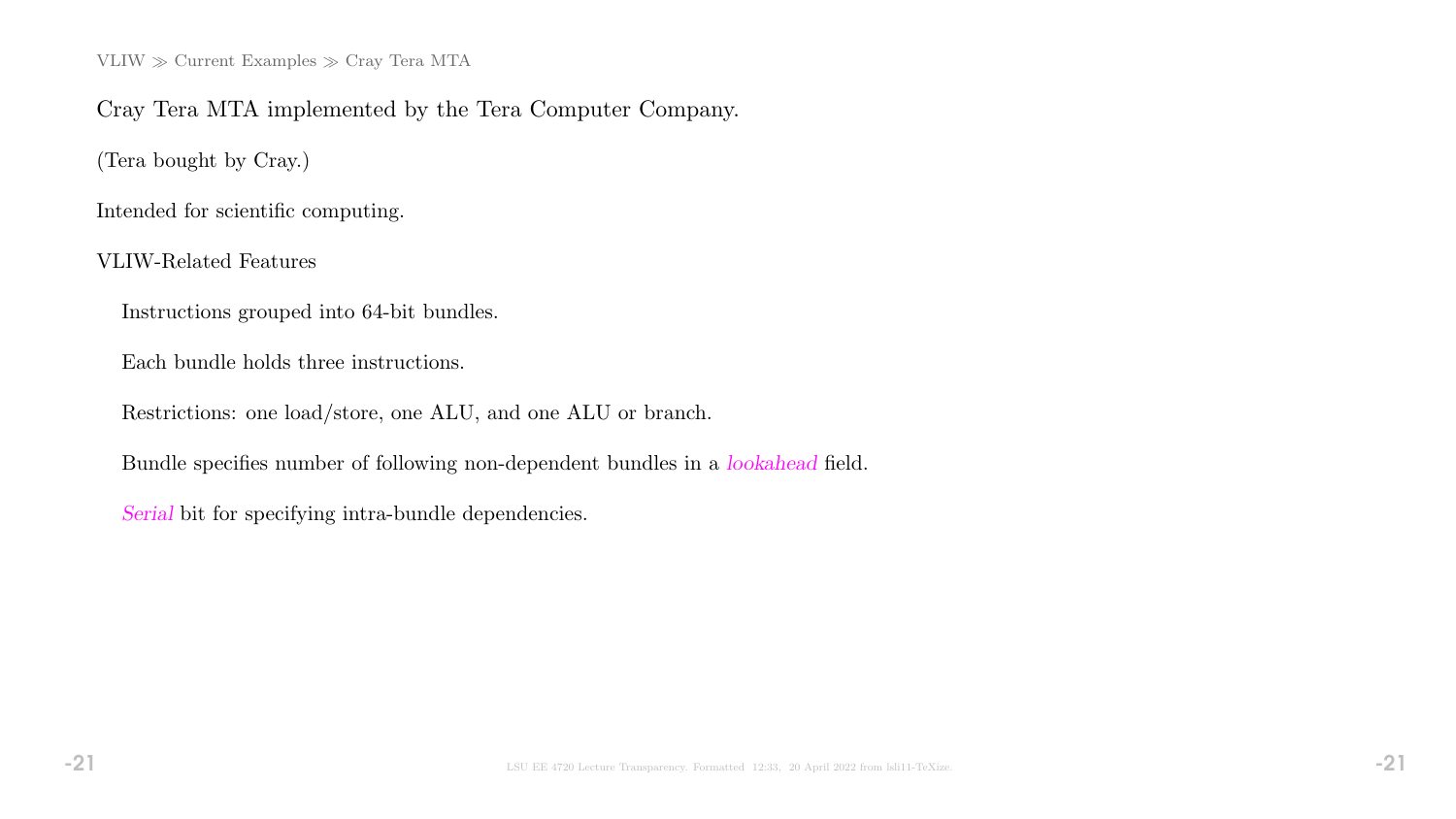VLIW  $\gg$  Current Examples  $\gg$  Cray Tera MTA

### Other Features

Radical: Can hold up to 128 threads, does not have data cache.

Ordinary: 32 64-bit registers.

Extra bits on memory words support inter-processor synchronization.

Branches can examine any subset of 4 condition code registers.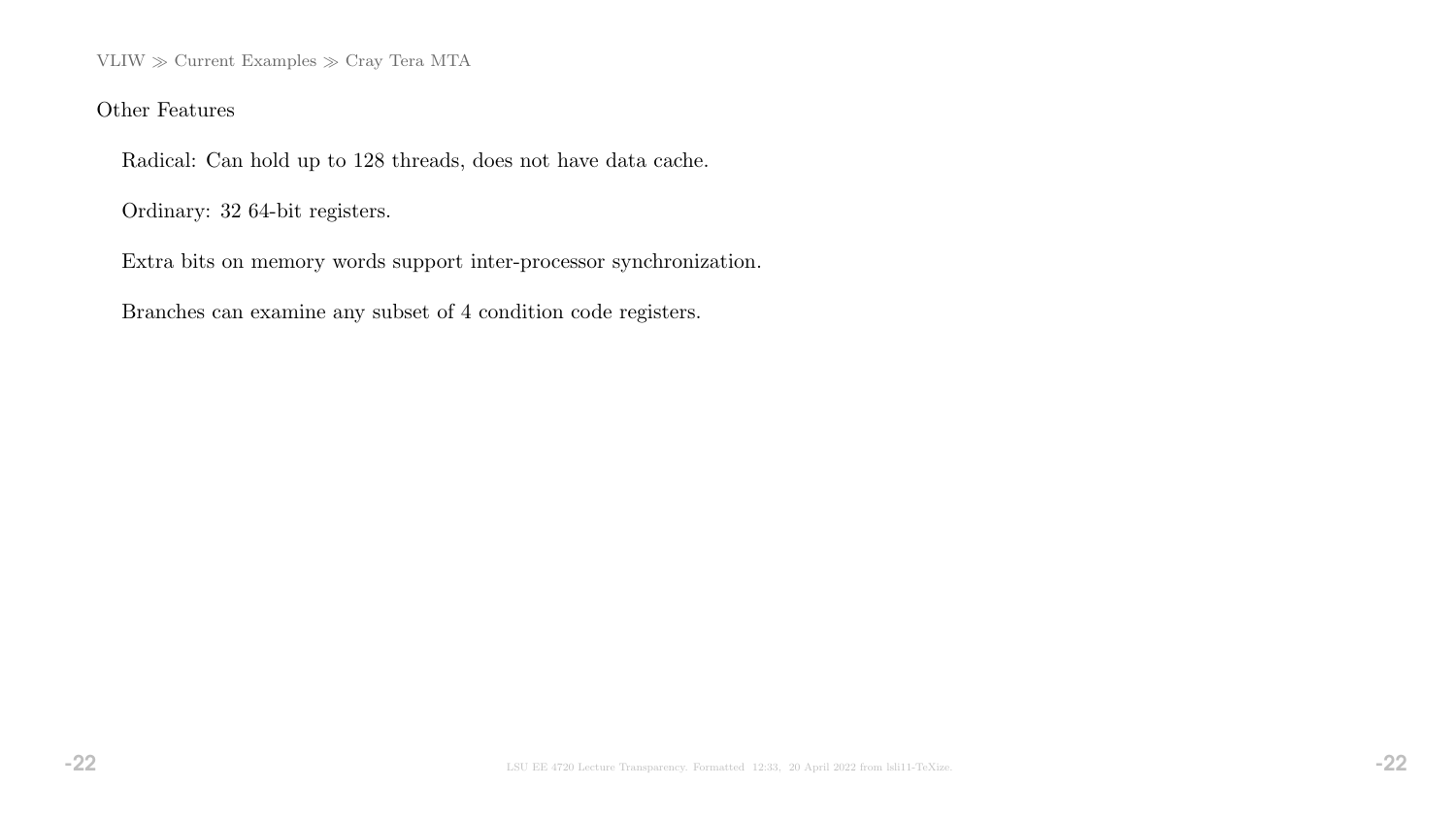### VLIW Bundle and Slot Definitions

Bundle: a.k.a. packet

The grouping of instructions and dependency information which is handled as a unit by a VLIW processor.

### Slot:

Place (bit positions) within a bundle for an instruction.

A typical VLIW ISA fits three instructions into a 128-bit bundle . . .

. . . such a bundle is said to have three slots.

Example: Itanium (née IA-64)

Bundle Size, 128 bits; holds three instructions.

| Slot 2 | Slot 1 |       | Slot 0 |                | dep. info |   |
|--------|--------|-------|--------|----------------|-----------|---|
|        |        |       |        |                |           |   |
| 127    | 87 86  | 46 45 |        | $\overline{5}$ |           | 0 |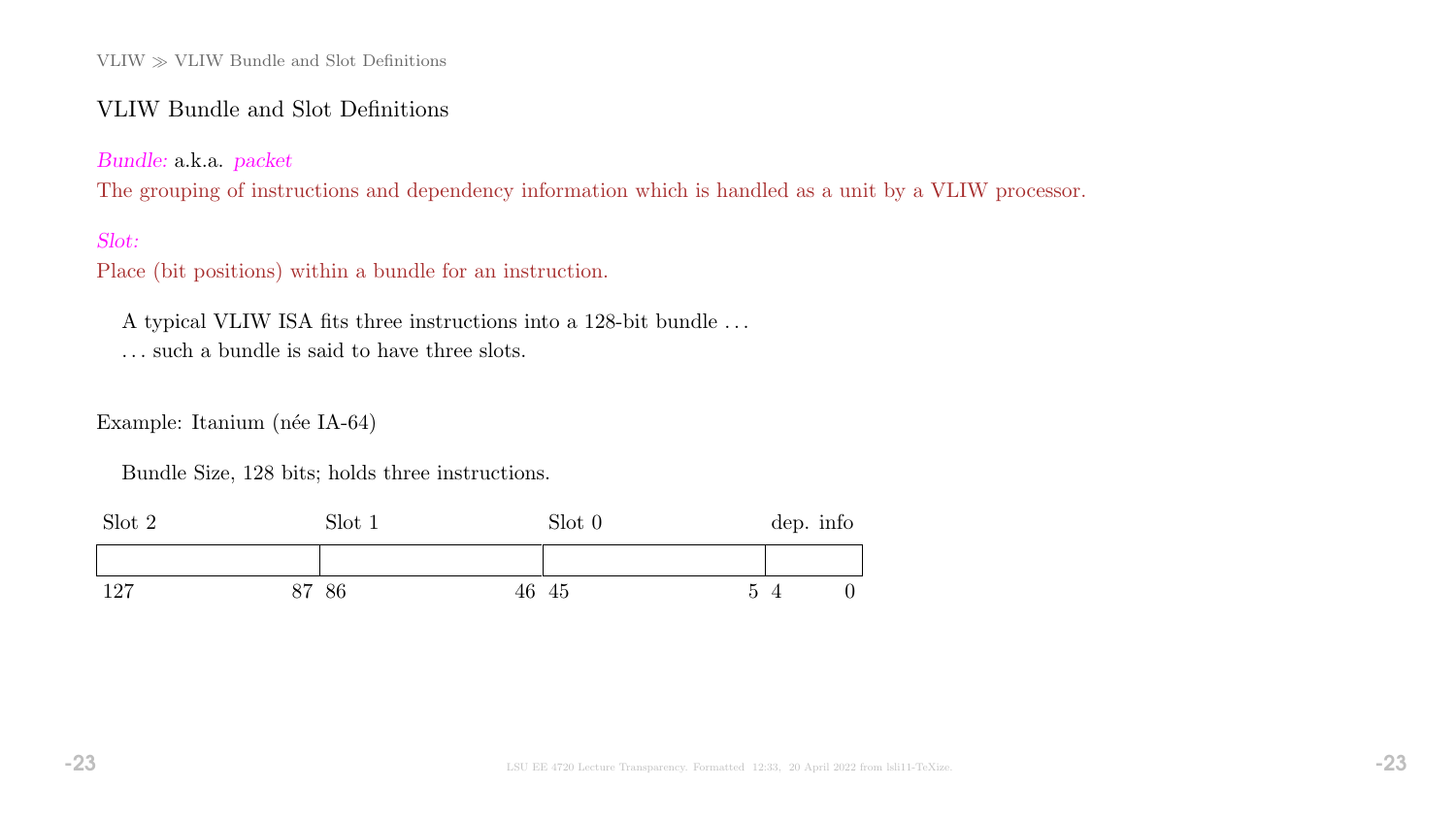$\text{VLIW} \gg \text{Instruction}$  Restrictions In Bundles

### Instruction Restrictions In Bundles

ISA may forbid certain instructions in certain slots . . . . . . e.g., no load/store instruction in Slot 1.

Tera-MTA: Three slots per 64-bit bundle. (Slot 0, Slot 1, Slot 2.)

Slot 0: Load/Store

Slot 1: ALU

Slot 2: ALU or Branch

Itanium (née IA-64): Three slots per 128-bit bundle.

Slot 0: Integer, memory or branch.

Slot 1: Any instruction

Slot 2: Any instruction that doesn't access memory.

There are further restrictions.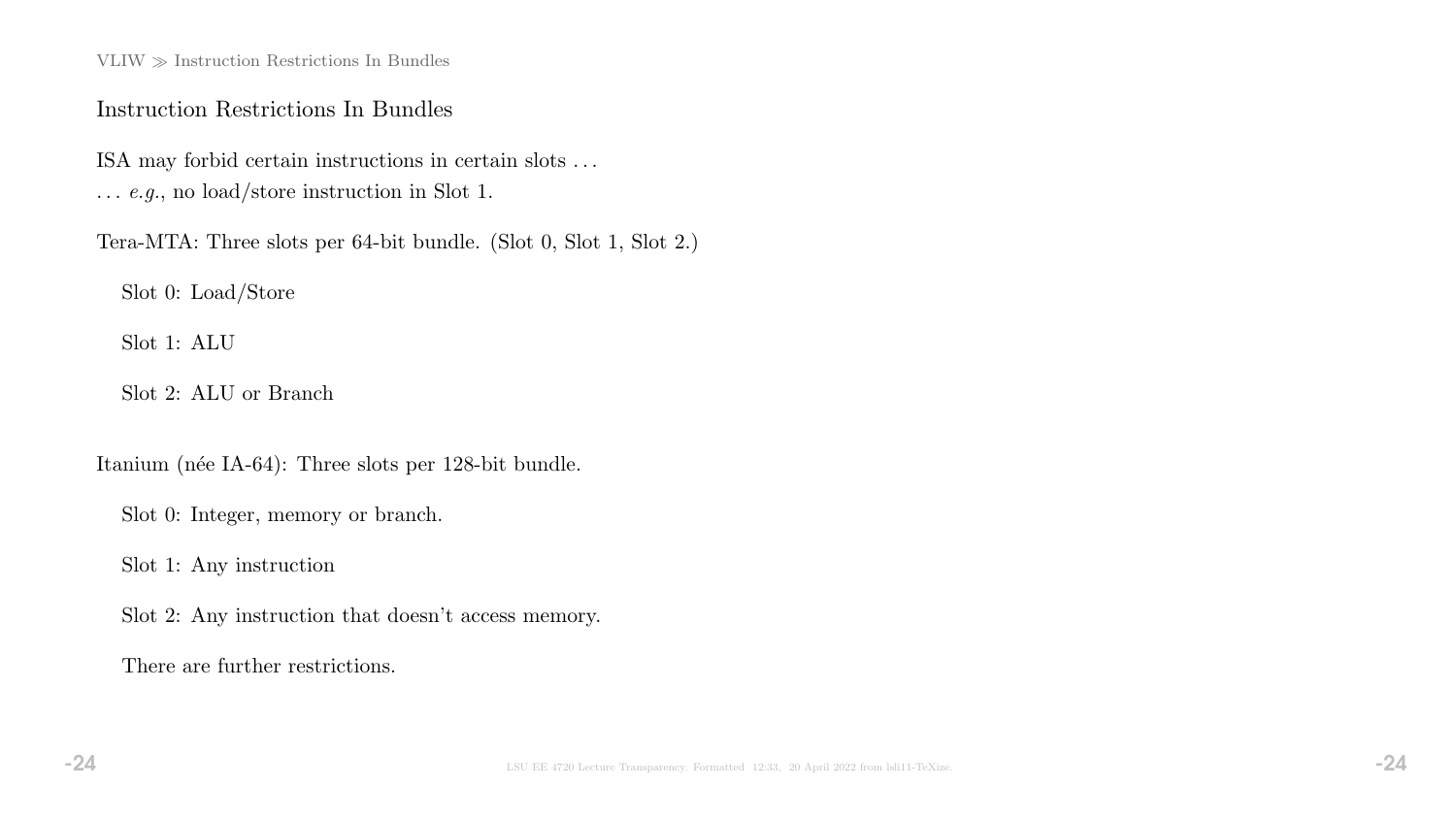## Dependency Information in Bundles

Common feature: Specify boundary between dependent instructions.

add r1, r2, r3 sub r4, r5, r6 # Boundary: because of r1 instruction below might wait. xor r7, r1, r8

Because dependency information is in bundle less hardware is needed to detect dependencies.

How Dependency Information Can Be Specified (Varies by ISA):

• Lookahead:

Number of bundles before the next true dependency.

• Stop:

Next instruction depends on earlier instruction.

• Serial Bit:

If 0, no dependencies within bundle(can safely execute in any order).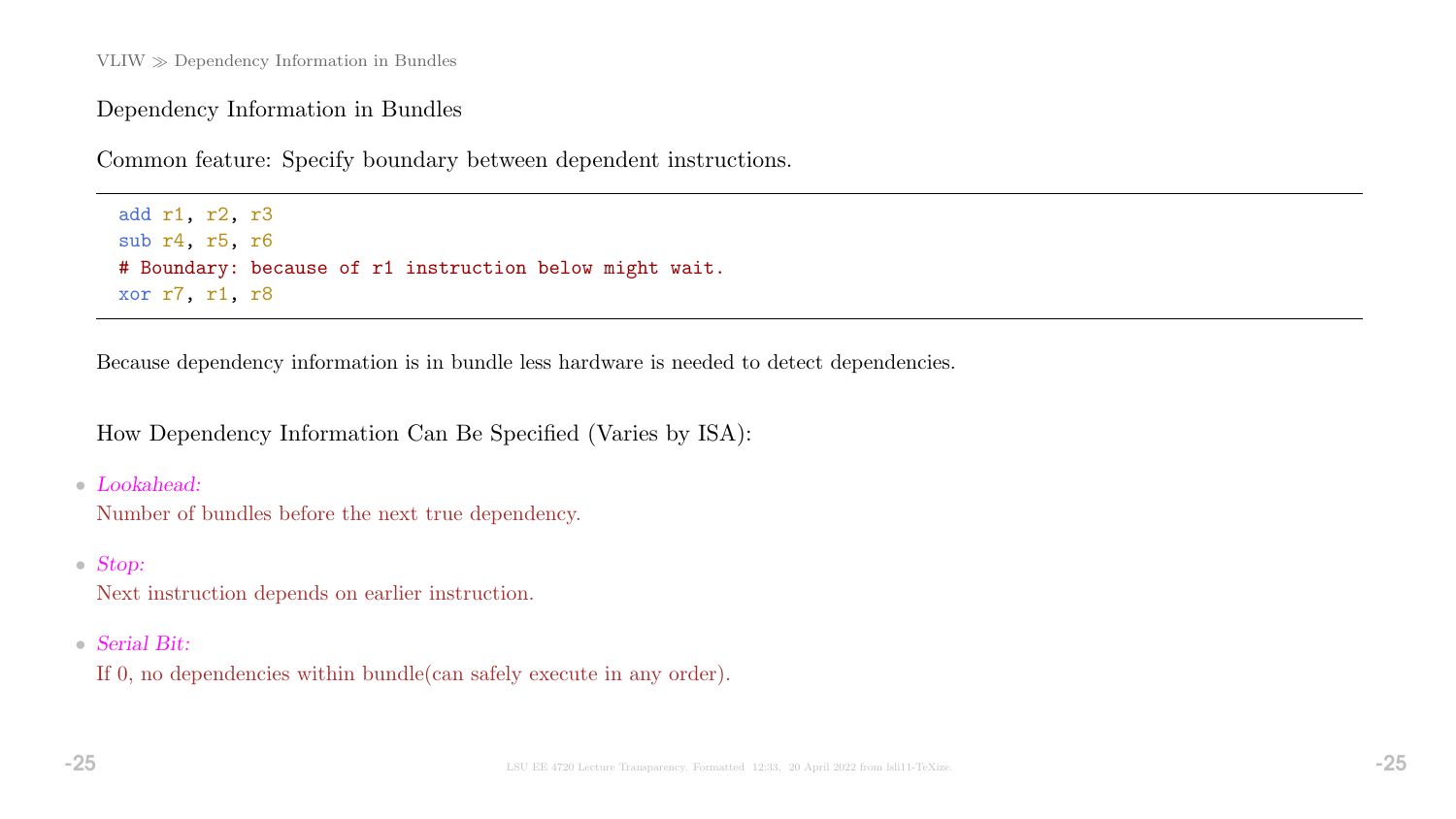VLIW Dependency Information in Bundles Specifying Dependencies Using Lookahead

## Specifying Dependencies Using Lookahead

Used in: Tera MTA.

### Lookahead:

The number of consecutive following bundles not dependent on current bundle.

If lookahead 0, may be dependencies between current and next bundle.

If lookahead 1, no dependencies between current and next bundle, but may be dependencies between current and 2nd following bundle.

Setting the lookahead value:

Compiler analyzes dependencies in code, taking branches into account.

Sets lookahead based on nearest possible dependency.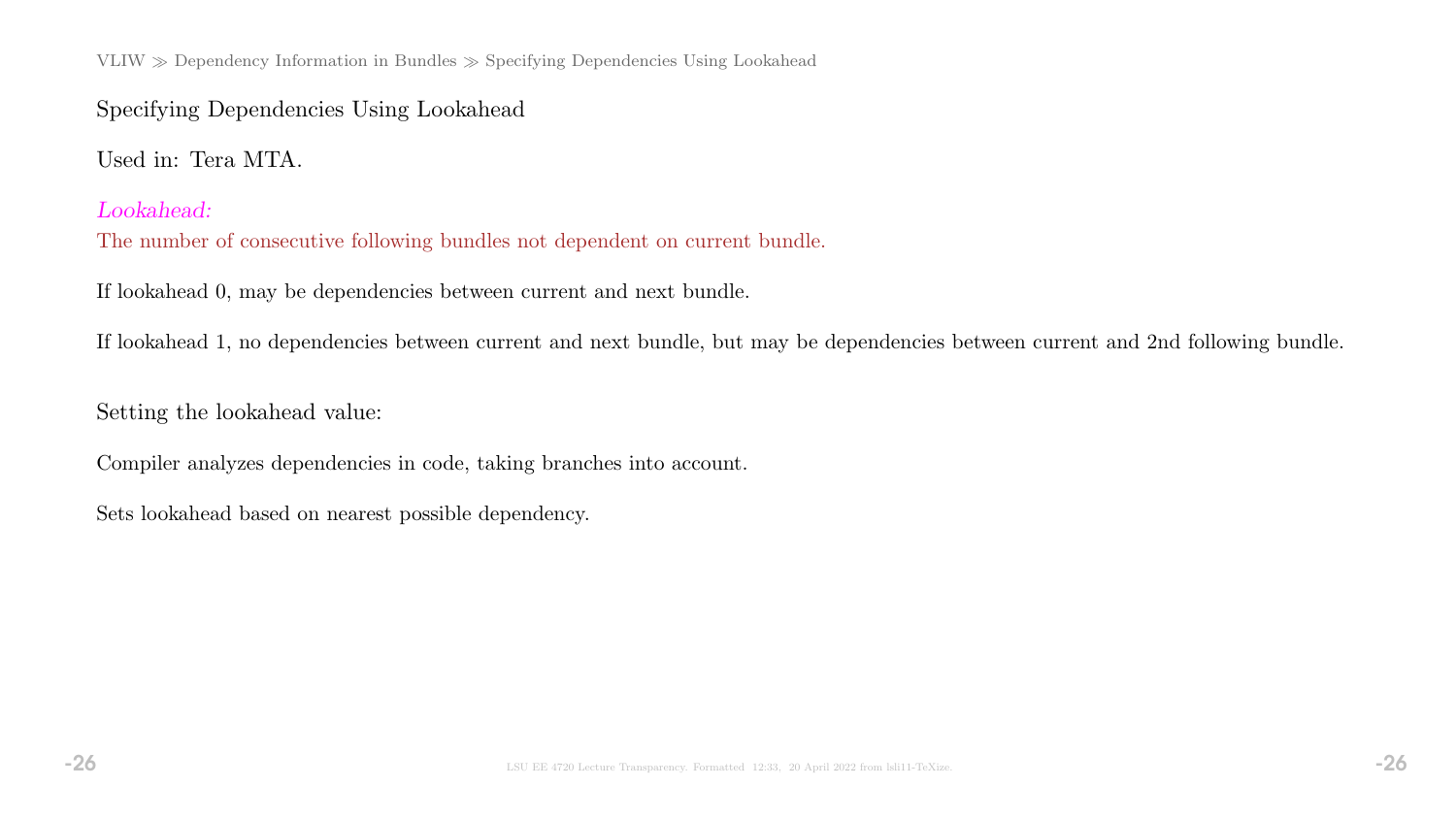Lookahead Example: (Two-instruction bundles.)

```
Bundle1: add r1, r2, r3
        add r4, r5, r6
        Lookahead = 1 # Bundle 2 not dependent.
Bundle2: add r7, r7, r9
         add r10, r11, r12
        Lookahead = 2 # Bundle 3 and Bundle 1 not dependent.
Bundle3: add r2, r1, r14
        bne r20, Bundle1
        Lookahead = 0 # Bundle 1 is dependent.
Bundle4: add r18, r8, r19
        bne r21, Bundle1
        Lookahead = 11 # Assuming twelfth bundle below uses r18.
Bundle5: nop
        nop
# (Next 10 bundles contain only nops)
```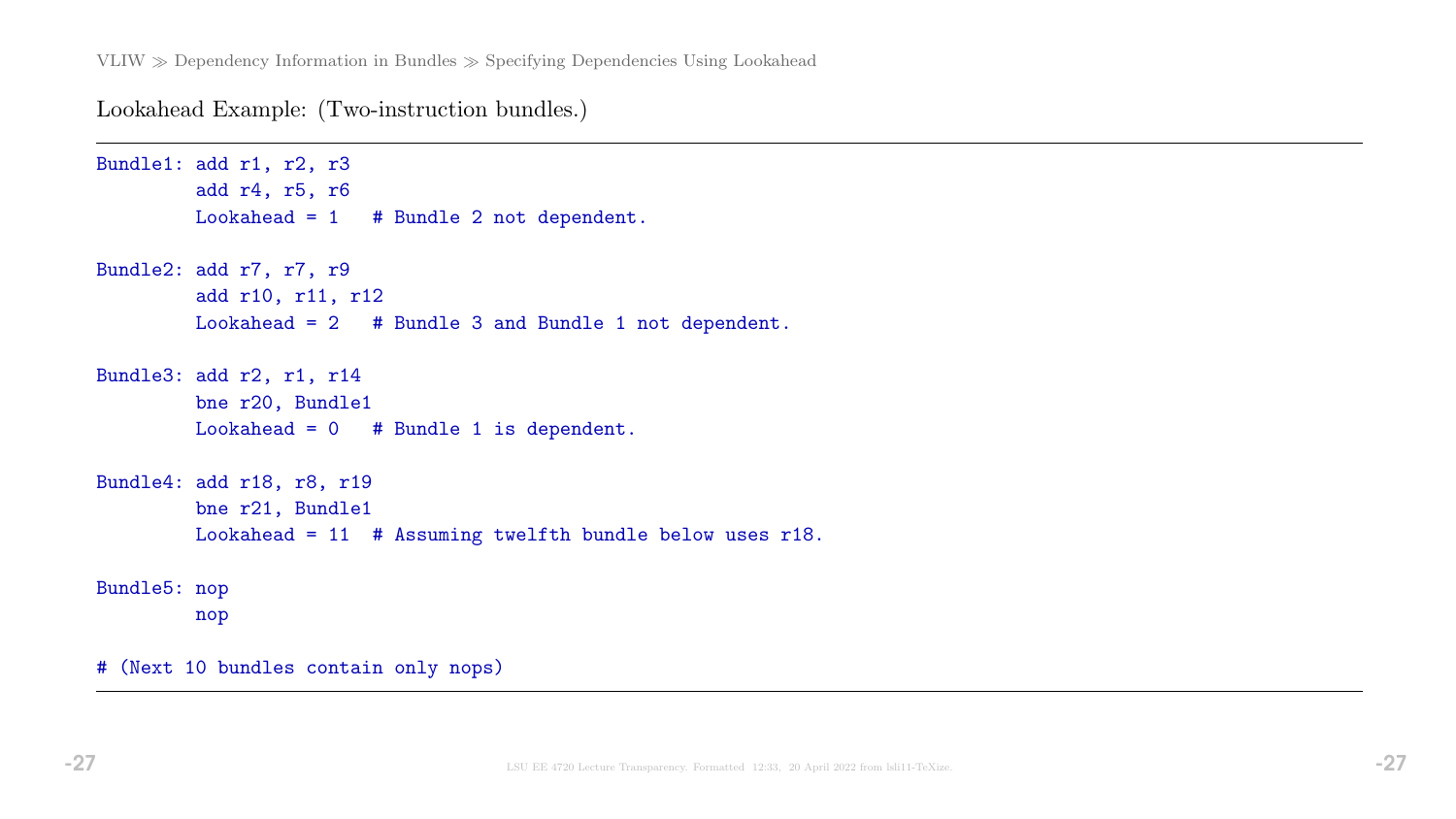VLIW  $\gg$  Dependency Information in Bundles  $\gg$  Specifying Dependencies Using Stops

Specifying Dependencies Using Stops

Used by: Itanium (née IA-64)

Stop:

Boundary between instructions with true dependencies and output dependencies.

Stop (and taken branches) divide instructions into groups.

Groups can span multiple bundles.

Within a group true and output register dependencies are not allowed, with minor exceptions.

Memory dependencies are allowed.

Assembler Notation (Itanium): Two consecutive semicolons: ;;.

Example:

L1: add  $r1 = r2$ ,  $r3$ L2: add r4= r5, r6 ;; L3: add r7= r1, r0 ;; L4: add r8= r7, r0 L5: add r9= r4, r0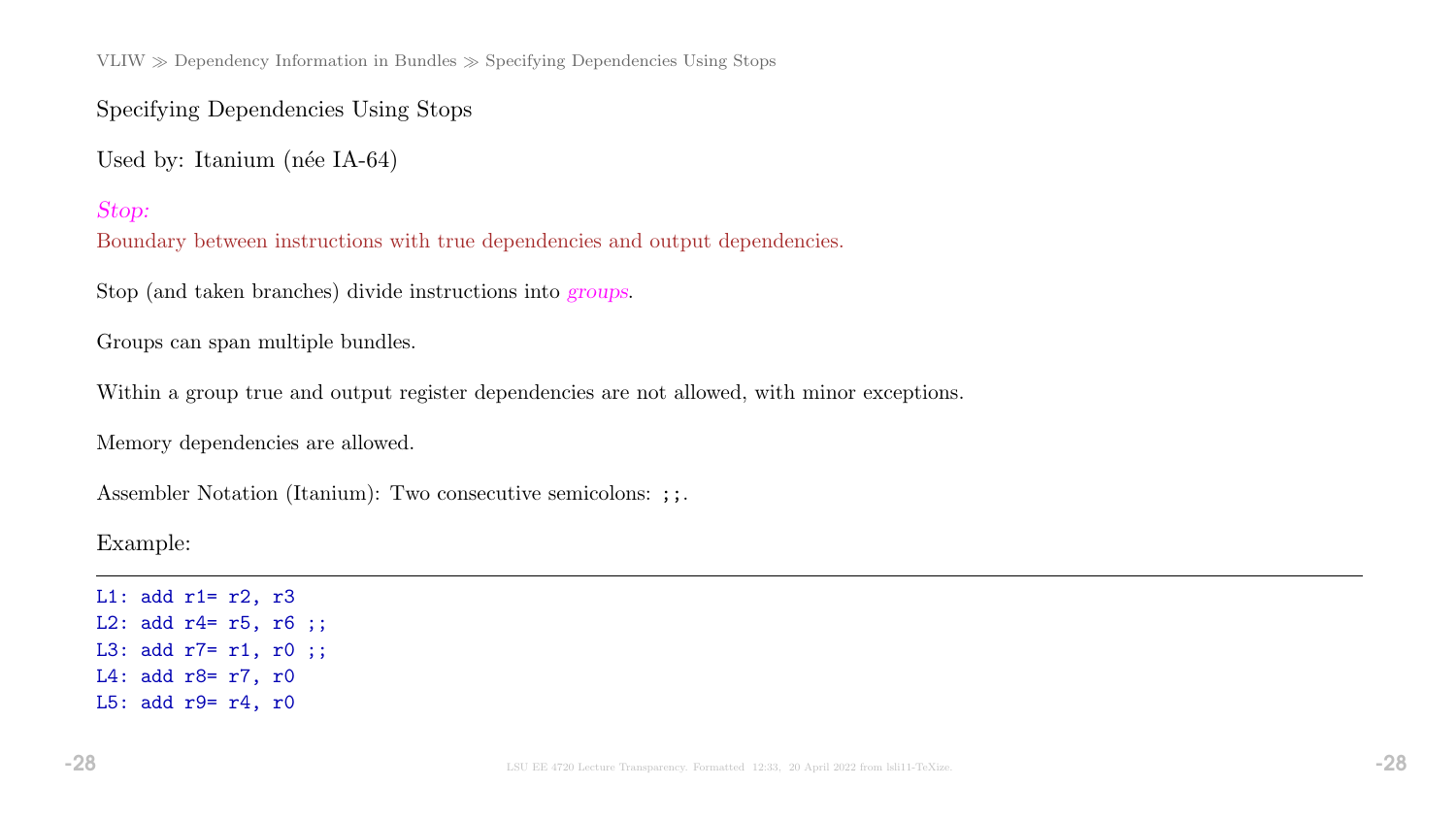VLIW  $\gg$  Dependency Information in Bundles  $\gg$  Specifying Dependencies Using Stops

! Three groups: Group 1: L1, L2; Group 2: L3; Group 3: L4, L5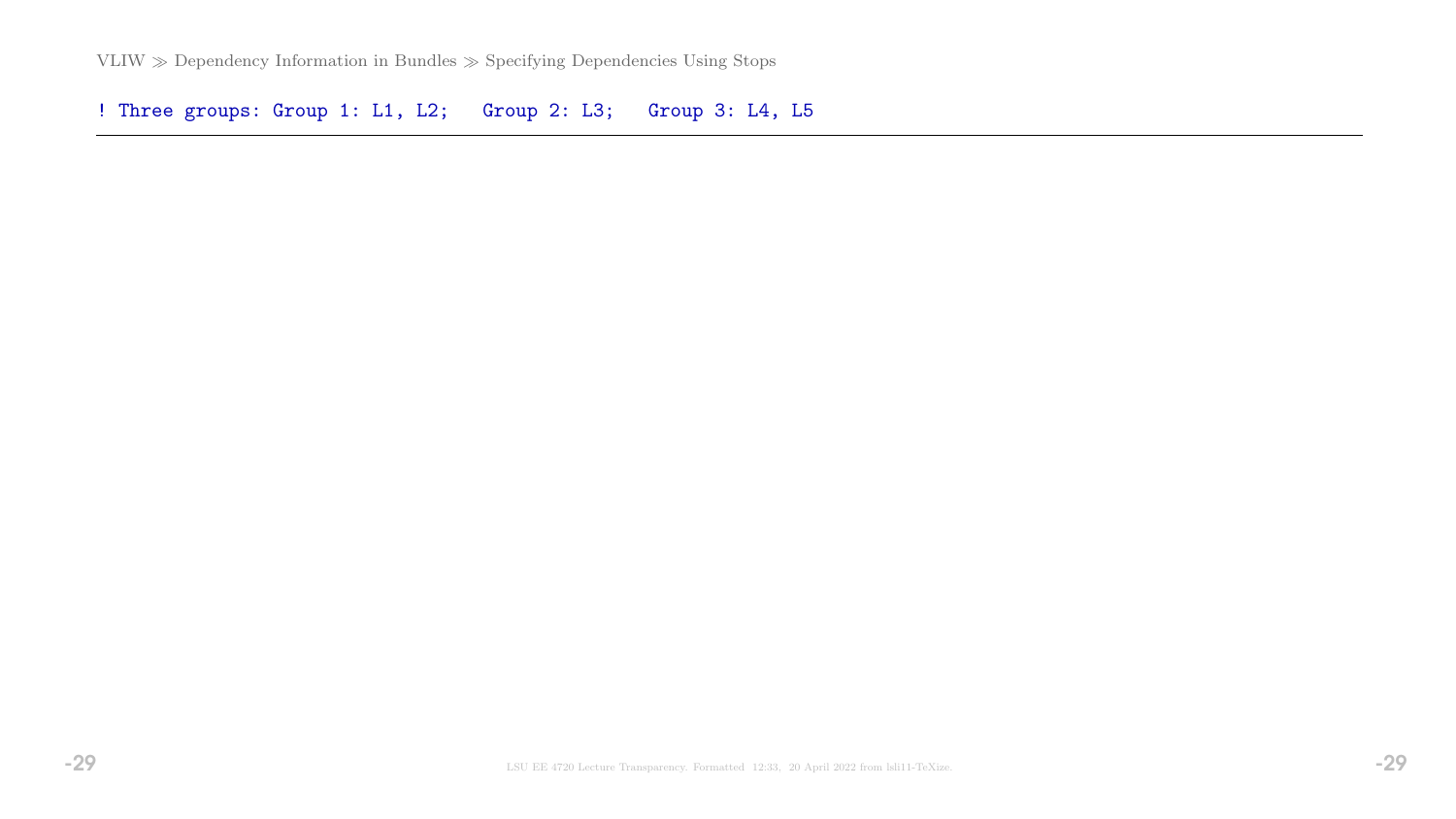VLIW and Superscalar Comparison

## VLIW and Superscalar Comparison

What is Being Compared

An n-way superscalar implementation of conventional ISA.

An n-way implementation of a VLIW ISA.

Common Benefit

Can potentially execute  $n$  instructions per cycle.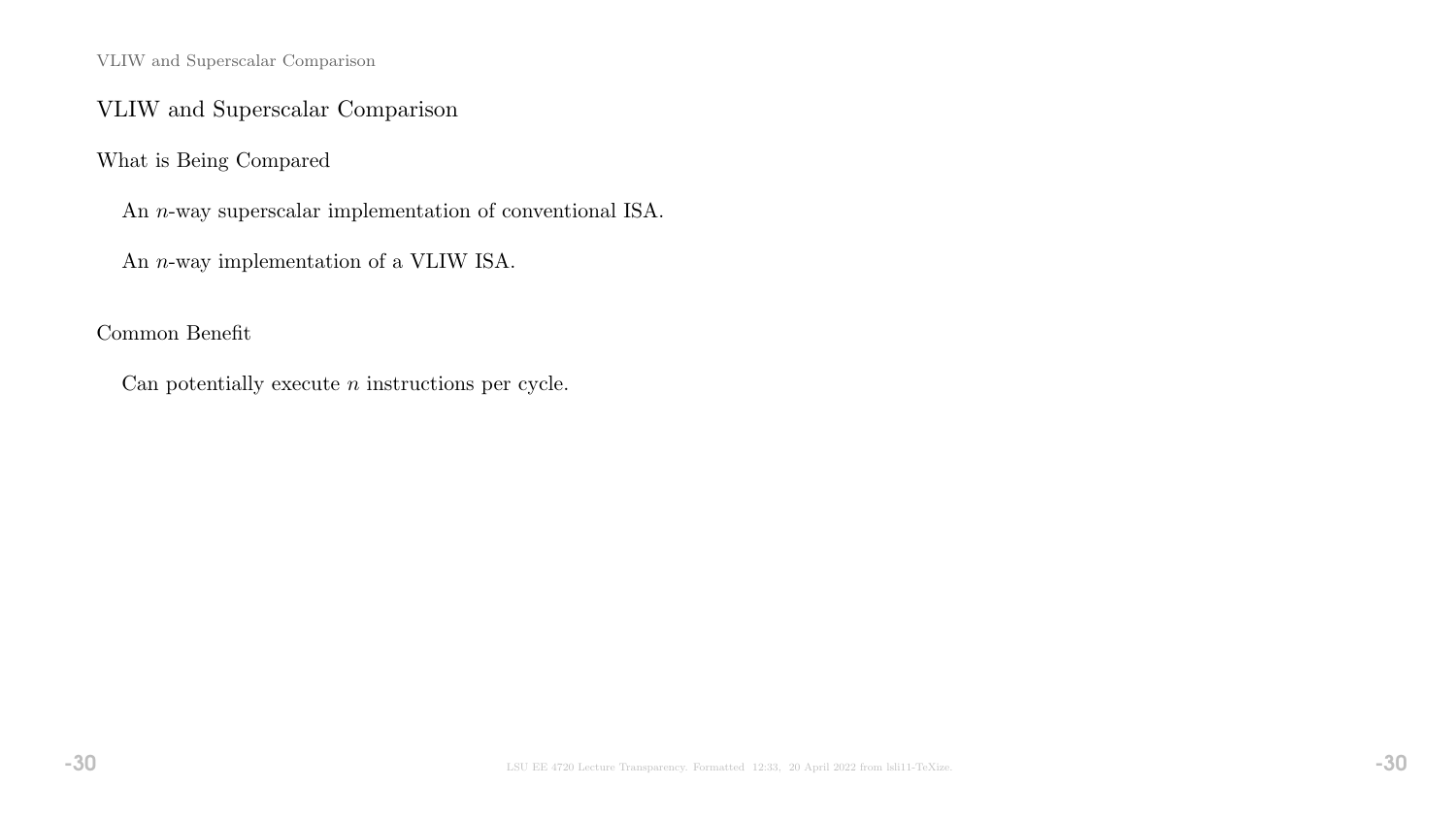Vector Instructions

## Vector Instructions

ISA Aspects of Vector Instructions:

CPU has a set of vector registers, typically 128 to 512 bits.

Each register holds several values.

Vector instruction performs operation on each value.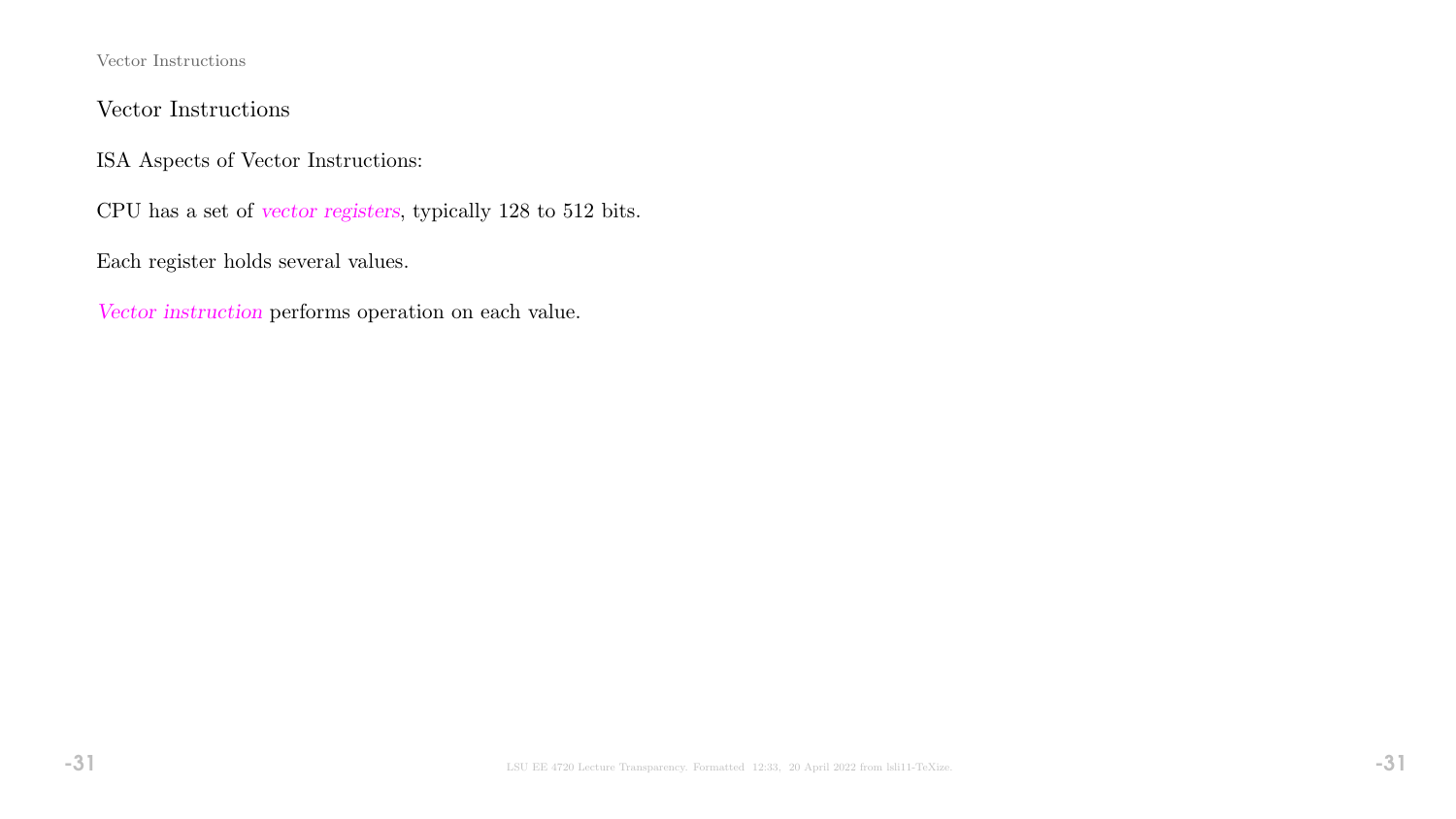Vector Instructions

Example: (Intel-64 AVX)

Consider MIPS Code

add.s f0, f2, f4 add.s f6, f8, f10 add.s f12, f14, f16 add.s f18, f20, f22

add.s f24, f26, f28 add.s f30, f32, f34 # MIPS actually lacks f32 and greater. add.s f36, f38, f40 add.s f42, f44, f46

Equivalent Intel-64 AVX Code

ymm0 - ymm15 are 256-bit vector registers, each holding 8 singles.

# ymm9 = { 1.1, 1.2, ..., 1.8 } #  $\text{ymm8} = \{ 2.01, 2.02, \ldots, 2.08 \}$ vaddps %ymm9, %ymm8, %ymm10 # ymm10 = ymm9 + ymm8 vaddps: Vector ADD Packed Single-precision #  $ymm10 = \{3.11, 3.22, \ldots 3.88\}.$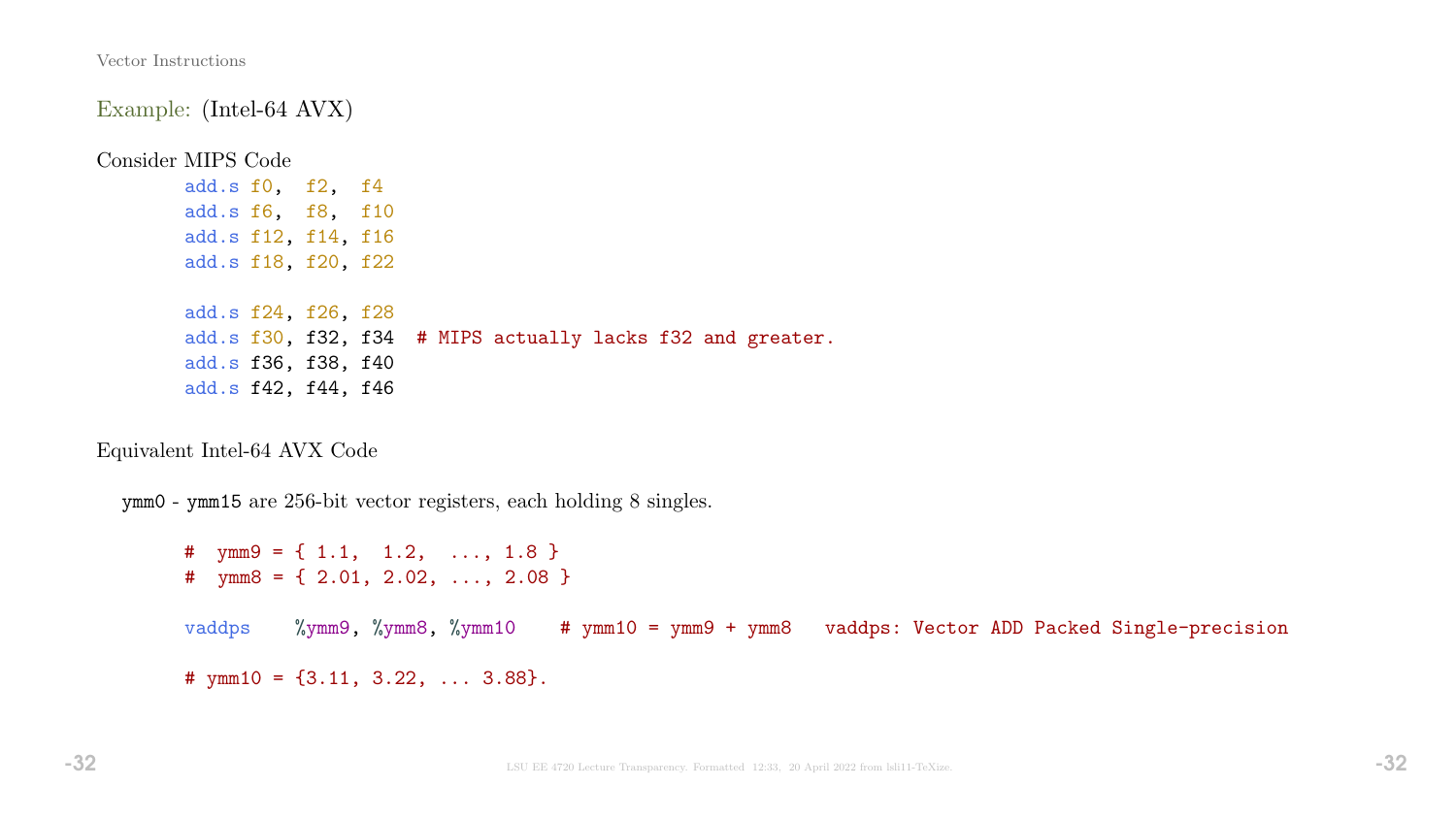## Vector Instruction Implementation

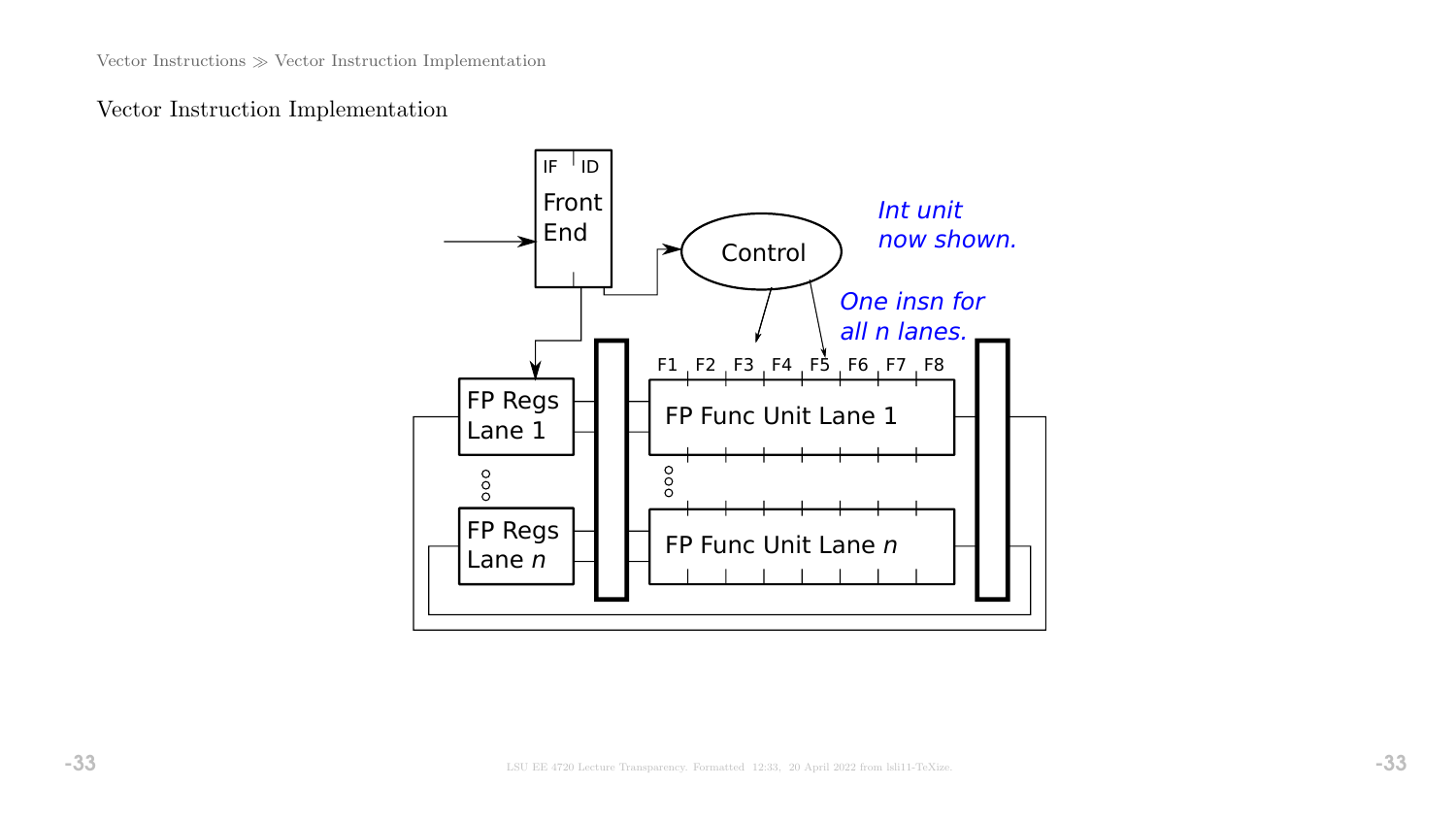Vector Instructions  $\gg$  Vector Instruction ISA Extensions

Vector Instruction ISA Extensions

IA-32, Intel 64

First Vector Extension: MMX— 64-bit vector registers.

SSE, SSE2-SSE4: 128-bit vector registers.

AVX, AVX2: 256-bit vector registers.

AVX512: 512-bit vector registers.

ARM:

A64 Advanced SIMD:  $32 \times 128$ -bit vector registers.

A32, T16 Advanced SIMD:  $32 \times 64$ -bit vector registers.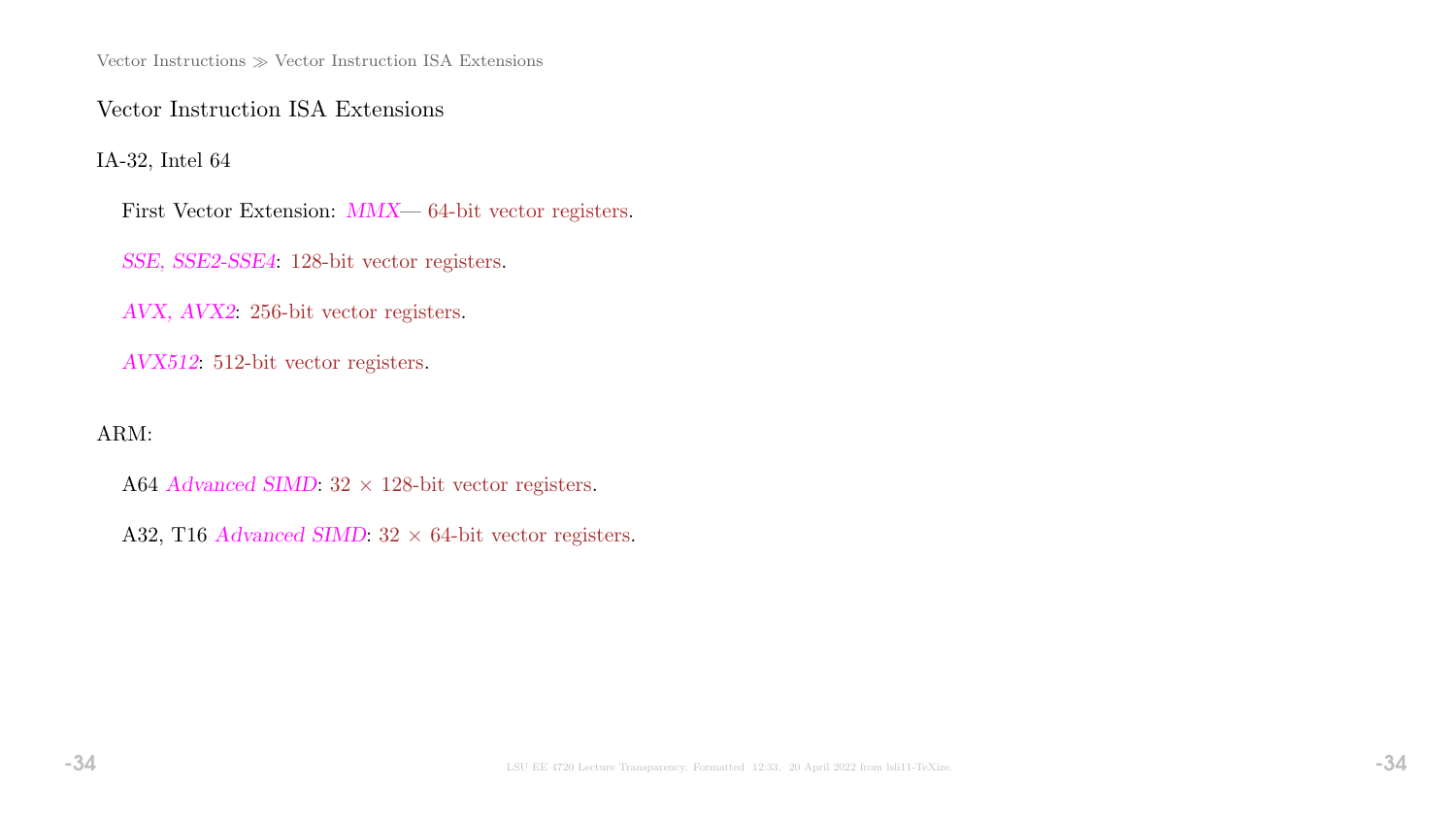#### Deep Pipelining

# Deep Pipelining

### Deep Pipelining:

Increasing or using a large number of stages to improve the performance.

If each stage in a base design can be divided into exactly  $n$  stages ...

... such that the critical path in the new stages is  $\frac{1}{n}$  of the base design ...

 $\ldots$  and if pipeline latches have zero setup time  $\ldots$ 

... then performance will be  $n$  times larger.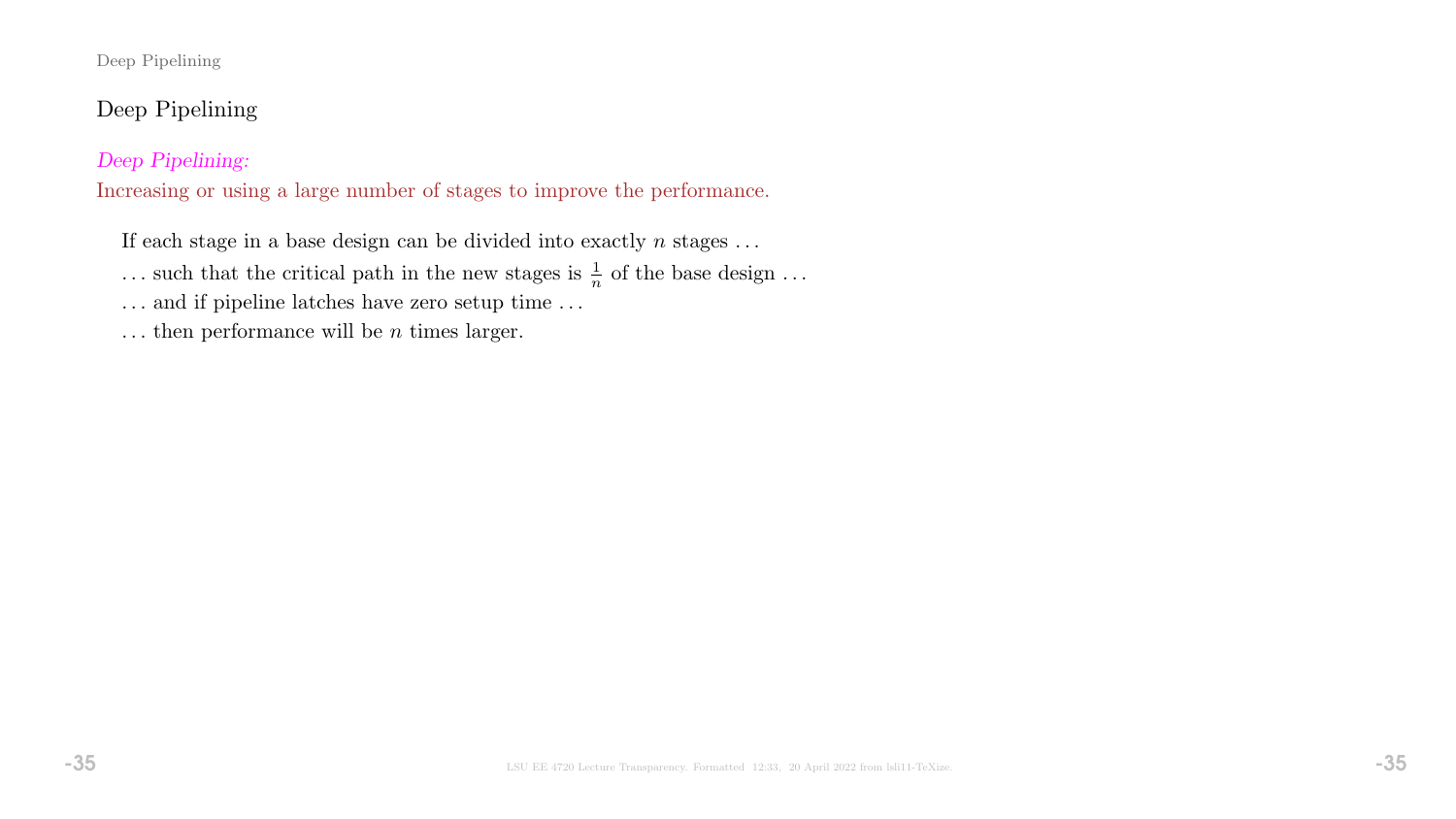Deep Pipelining  $\gg$  Pipelining Performance

## Pipelining Performance

Let  $t_n$  denote the time or an instruction to traverse an *n*-stage pipe.

Let  $t_L$  denote the setup time for a pipeline latch.

The latency of an  $n$ -stage unit is then

$$
t_n = t_1 + (n-1)t_L
$$

and the clock frequency is

$$
\phi = \left(t_L + \frac{t_1}{n}\right)^{-1}; \quad \text{or when } t_L \ll \frac{t_1}{n}, \quad \phi \approx \frac{n}{t_1},
$$

assuming that the unit is split perfectly into  $n$  pieces.